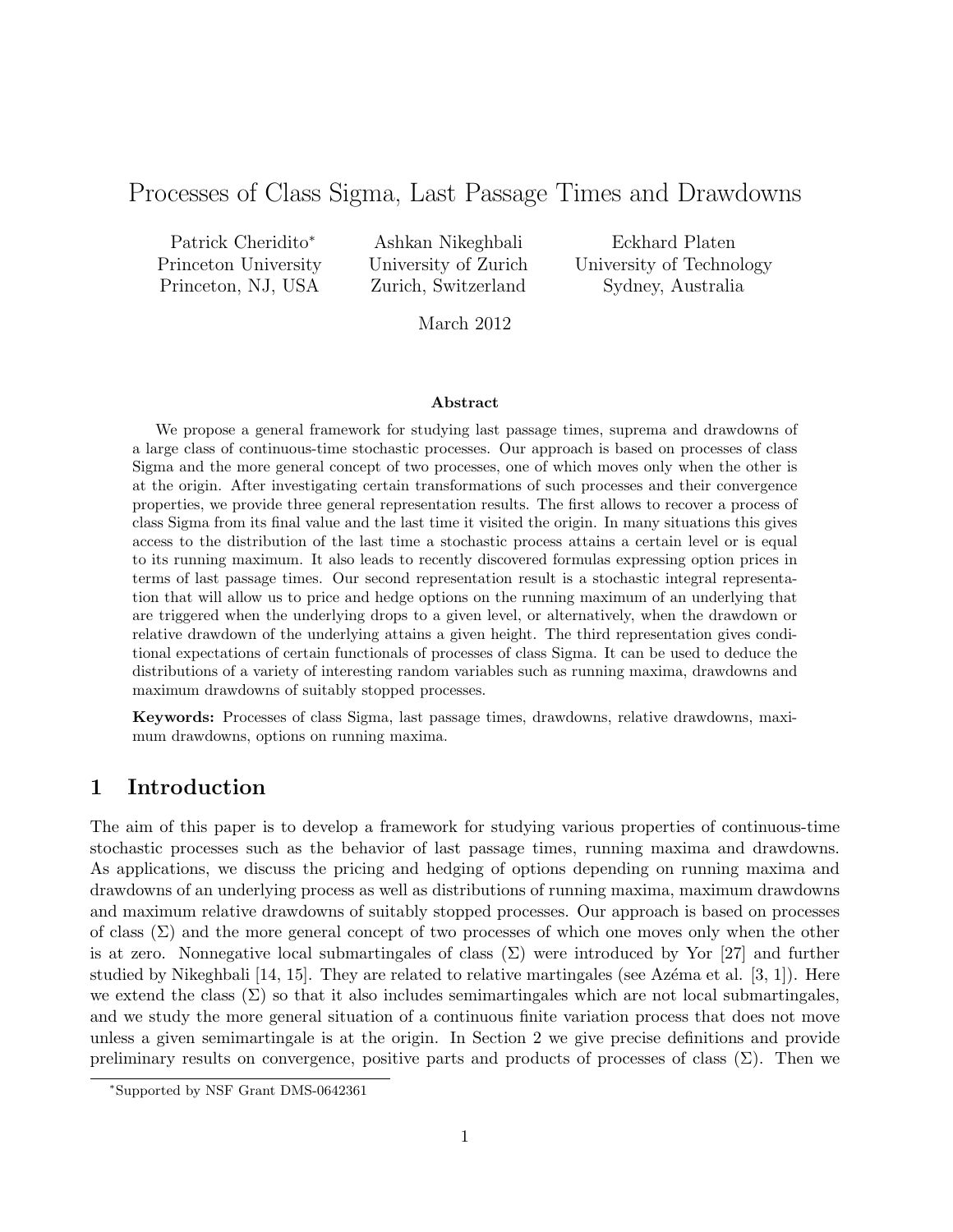study a family of transformations that map a pair consisting of a semimartingale and a continuous finite variation process to a new semimartingale and that leave the class  $(\Sigma)$  invariant when applied to semimartingales of class  $(\Sigma)$  together with their finite variation parts. In Section 3 we prove three general representation results. The first gives conditions under which a process X of class  $(\Sigma)$  converges to a limit  $X_{\infty}$  and can be recovered from  $X_{\infty}$  and the last time L it visited zero. In situations where  $\mathbb{E}[X_t]$  can be calculated, this gives access to the distribution of the random time L. It also allows to give simple proofs of recent results by Madan et al. [10] and Profeta et al. [23] expressing option prices in terms of last passage times of the underlying price processes. Our second representation result shows how to write certain functionals of a semimartingale as stochastic integrals, and the third one gives a formula for their conditional expectations. They have applications in the study of running maxima  $Y_t := \sup_{u \leq t} Y_u$  of continuous-time stochastic processes Y as well as drawdowns  $DD_t := \overline{Y}_t - Y_t$ , relative drawdowns  $rDD_t := (\overline{Y}_t - Y_t)/\overline{Y}_t = 1 - Y_t/\overline{Y}_t$ , maximum drawdowns  $\overline{DD}_t$ and maximum relative drawdowns  $rDD_t$ . In Section 4 we apply the stochastic integral representation of Section 3 to analyze options on running maxima that are triggered when the underlying first falls to a given level, or alternatively, when the drawdown or relative drawdown attains a certain height. We first discuss perpetual options and then consider options with finite time horizons. Our options are related to lookback options, the crash option introduced by Vecer [26] and the Russian option of Shepp and Shiryaev [25]. However, due to their particular form, our options are always replicable by dynamic trading even if the market is incomplete. Moreover, we will be able to derive closed form expressions for their prices and hedging strategies. In Section 5 we exploit our third representation result to calculate distributions of running maxima, maximum drawdowns and maximum relative drawdowns of processes Y which admit a continuous increasing function s such that  $s(Y)$  is a local martingale. This includes local martingales and diffusion processes. Running maxima, drawdowns and maximum drawdowns have been studied by a number of authors and play an important role in various applications such as finance, flood control or change point detection. We extend a formula of Lehoczky [9] for the distribution of the running maximum of a process that is stopped when the drawdown hits a given level. Then we deduce the distributions of maximum drawdowns and maximum relative drawdowns of suitably stopped processes. In contrast to most of the existing literature, our methods do not need Markov assumptions.

## 2 Definitions and preliminaries

Let  $(\Omega, \mathcal{F}, (\mathcal{F}_t)_{t>0}, \mathbb{P})$  be a filtered probability space satisfying the usual assumptions. Equalities and inequalities between random variables are understood in the P-almost sure sense. All stochastic processes will be indexed by  $t \in \mathbb{R}_+$ , and all semimartingales will be assumed to be càdlàg. In the whole paper X is a semimartingale with decomposition  $X = N + A$ , and L denotes the random time

$$
L := \sup \{ t \in \mathbb{R}_+ : X_t = 0 \} \quad \text{with the convention } \sup \emptyset = 0.
$$

 $\overline{X}_t$  denotes the running supremum sup<sub>u<t</sub>  $X_u$ . We recall that X is said to be of class (D) if the family of random variables  $\{|X_T|1_{\{T<\infty\}} : T \text{ a stopping time}\}\$ is uniformly integrable.

**Definition 2.1** By  $\Sigma(X)$  we denote the set of all adapted continuous finite variation processes B starting at 0 and satisfying

$$
\int_0^t 1_{\{X_u \neq 0\}} dB_u = 0 \quad \text{for all } t \in \mathbb{R}_+.
$$

We say X is of class  $(\Sigma)$  if  $A \in \Sigma(X)$ . If X is of class  $(\Sigma)$  and  $(D)$ , we say it is of class  $(\Sigma D)$ .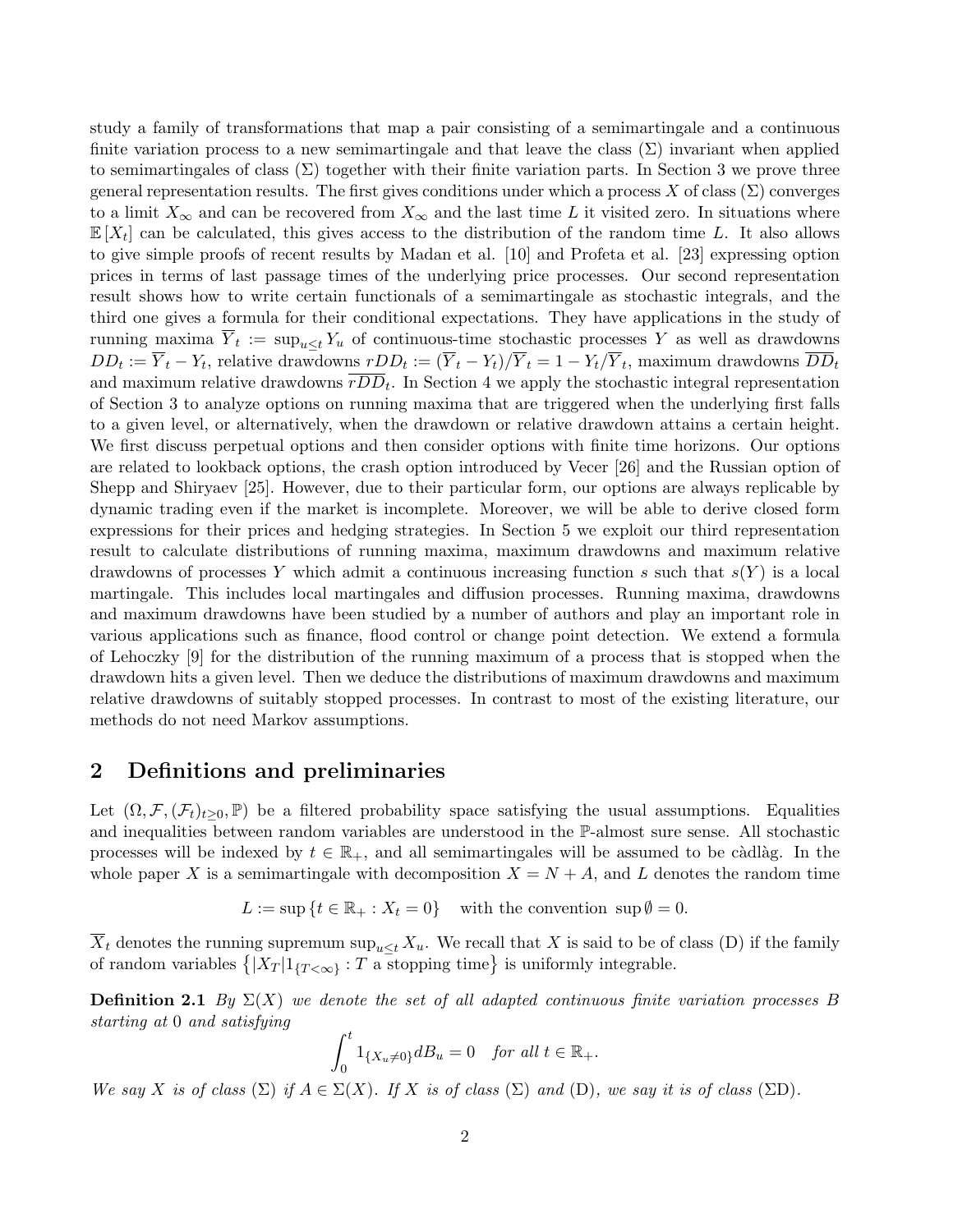Note that  $\Sigma(X)$  is a vector space and, in particular, contains 0. But if X is of class  $(\Sigma)$ , it is a special semimartingale with canonical decomposition  $X = N + A$ , and it follows that the process  $A \in \Sigma(X)$  making  $X - A$  a local martingale is uniquely given by X. Every local martingale is of class  $(\Sigma)$ , and all uniformly integrable martingales are of class  $(\Sigma)$ . Lemma 2.2 below shows that if a process X of class  $(\Sigma)$  is nonnegative, then A has to be increasing and X is a local submartingale. This case includes the absolute value  $|M|$  of continuous local martingales M as well as drawdown processes  $\overline{M}$  − M of local martingales whose running suprema  $\overline{M}$  are continuous. It will also follow from Lemma 2.2 that for every constant  $K \in \mathbb{R}$ , the process  $(K - M)^+$  is of class  $(\Sigma)$  if M is a local martingale with no positive jumps. Many other processes, such as suitably transformed diffusions or the Azema submartingale in the filtration generated by the Brownian zeros, fall into the class  $(\Sigma)$ . In Lemma 2.3 we prove that the product of processes of class  $(\Sigma)$  with vanishing quadratic covariation is again of class  $(\Sigma)$ , and Lemma 2.4 shows that the class  $(\Sigma)$  is stable under transformations of the form  $X \mapsto f(A)X$ , where  $f : \mathbb{R} \to \mathbb{R}$  is a locally bounded Borel function.

We start by studying positive and negative parts of processes of class  $(\Sigma)$ , nonnegative processes of class  $(\Sigma)$  and the convergence of  $X_t$  for  $t \to \infty$ .

**Lemma 2.2** Assume X is of class  $(\Sigma)$ . Then the following hold:

- (1)  $X^+$  and  $X^-$  are local submartingales.
- (2) If X has no negative jumps, then  $X^+$  is again of class  $(\Sigma)$ . If X has no positive jumps, then  $X^-$  is of class  $(\Sigma)$ .
- (3) If X is nonnegative, then it is a local submartingale with  $A_t = \sup_{u \leq t} (-N_u) \vee 0$ .
- (4) If X is of class ( $\Sigma$ D), then N is a uniformly integrable martingale and A of integrable total variation; in particular, there exist integrable random variables  $X_{\infty}$ ,  $N_{\infty}$ ,  $A_{\infty}$  such that  $X_t \to$  $X_{\infty}$ ,  $N_t \to N_{\infty}$ ,  $A_t \to A_{\infty}$  almost surely and in  $L^1$ .

*Proof.* (1) Since A is continuous, one has  $\int_0^t 1_{\{X_u>0\}}dA_u = \int_0^t 1_{\{X_u>0\}}dA_u = 0$ . So Tanaka's formula yields

$$
X_t^+ = X_0^+ + \int_0^t 1_{\{X_{u-}>0\}} dX_u + V_t = X_0^+ + \int_0^t 1_{\{X_{u-}>0\}} dN_u + V_t \tag{2.1}
$$

for the increasing finite variation process

$$
V_t = \sum_{0 < u \le t} 1_{\{X_{u-} \le t\}} X_u^+ + \sum_{0 < u \le t} 1_{\{X_{u-} > 0\}} X_u^- + \frac{1}{2} l_t
$$

and the local time l of X at 0 (see, for instance, Protter [24]). This shows that  $X^+$  is a local submartingale. The same is true for  $X^-$  because  $-X$  is also of class  $(\Sigma)$ .

 $(2)$  If X has no negative jumps,  $(2.1)$  reduces to

$$
X_t^+ = X_0^+ + \int_0^t 1_{\{X_{u-}>0\}} dN_u + \sum_{0
$$

 $\int_0^t 1_{\{X_u > 0\}} dN_u$  is a local martingale, and the local time l is continuous and has the property  $\int_0^t 1_{\{X_u\neq0\}}dl_u = 0, t \in \mathbb{R}_+$ . It remains to show that the process  $Y_t = \sum_{0 \le u \le t} 1_{\{X_u = \le 0\}} X_u^+$  can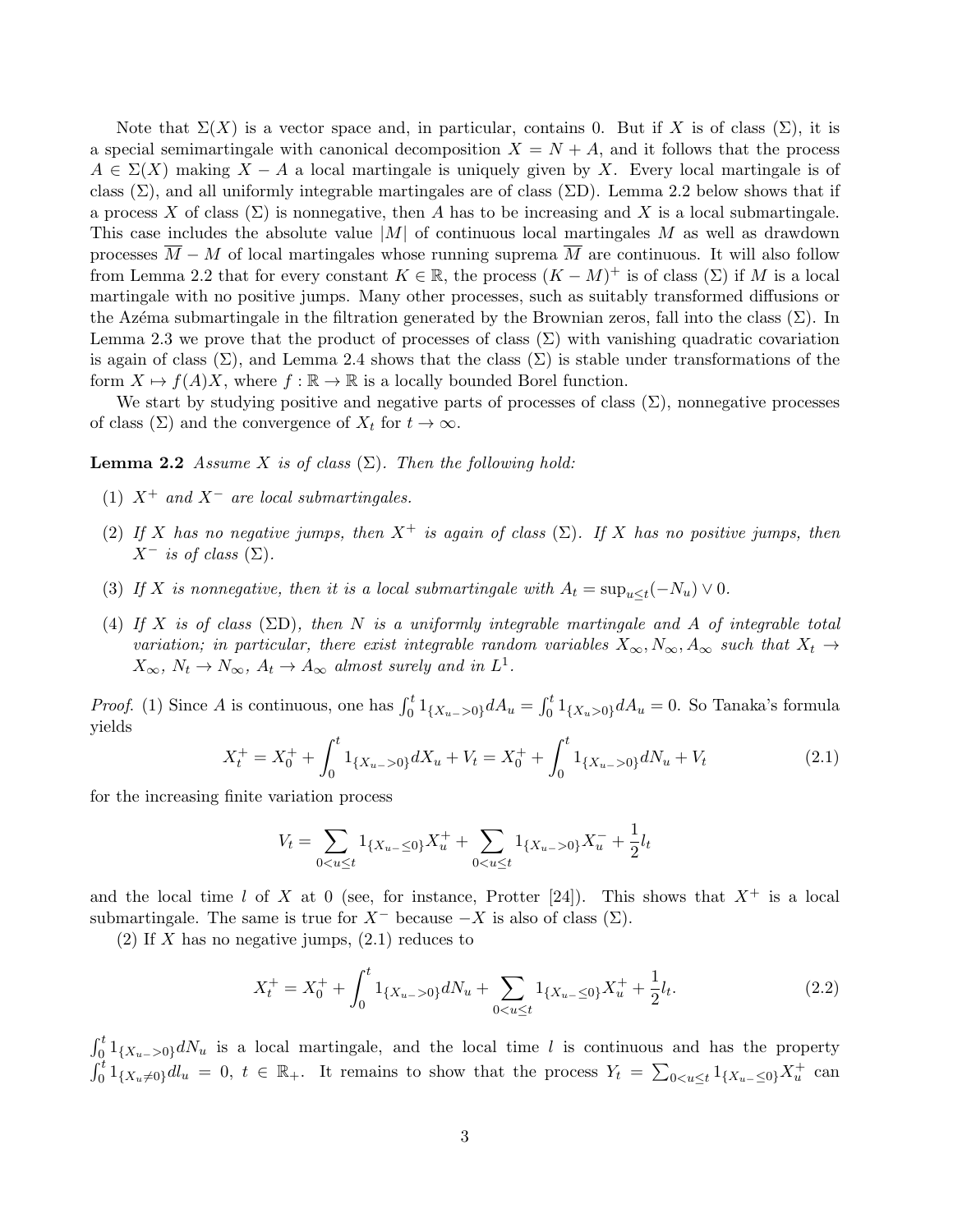be decomposed into the sum of a local martingale and an adapted continuous increasing process C satisfying  $C_0 = 0$  and

$$
\int_0^t 1_{\{X_u^+ \neq 0\}} dC_u = 0 \quad \text{for all } t \ge 0.
$$
 (2.3)

Since N and  $\int_0^t 1_{\{X_{u-}>0\}}dN_u$  are local martingales and A is continuous, there exists a sequence of stopping times  $T_n$ ,  $n \in \mathbb{N}$ , increasing to  $\infty$  such that

$$
\mathbb{E}\left[ (X_{T_n})^+\right] = \mathbb{E}\left[ (N_{T_n} + A_{T_n})^+\right] < \infty \quad \text{and} \quad \mathbb{E}\left[ \int_0^{T_n} 1_{\{X_{u-} > 0\}} dN_u \right] = 0, \quad n \in \mathbb{N}.
$$

So it follows from (2.2) that  $\mathbb{E}[Y_{T_n}] \leq \mathbb{E}[(X_{T_n})^+] < \infty$  for all  $n \in \mathbb{N}$ . Hence, by Theorem VI.80 of Dellacherie and Meyer [5], there exists a right-continuous increasing predictable process C starting at 0 such that  $Y - C$  is a local martingale. Since A is continuous, the jumps of X coincide with those of N. Due to the local martingale property of  $N$  and the fact that the jumps are positive, they have to occur at totally inaccessible stopping times. From Theorem VI.76 of Dellacherie and Meyer [5], one obtains  $\mathbb{E}[\Delta C_T] = \mathbb{E}[\Delta Y_T] = 0$  for every predictable stopping time  $T < \infty$ , which shows that C must be continuous. Moreover, there exists a sequence of stopping times  $R_n$ ,  $n \in \mathbb{N}$ , increasing to  $\infty$  such that

$$
\mathbb{E}\left[\int_0^{t\wedge R_n} 1_{\{X_{u-}^+\neq 0\}} dC_u\right] = \mathbb{E}\left[\int_0^{t\wedge R_n} 1_{\{X_{u-}^+\neq 0\}} dY_u\right] = \mathbb{E}\left[\sum_{0
$$

for all  $n \in \mathbb{N}$ . By monotone convergence one obtains

$$
\mathbb{E}\left[\int_0^t 1_{\{X_{u-}^+\neq 0\}} dC_u\right] = \mathbb{E}\left[\int_0^t 1_{\{X_{u-}^+\neq 0\}} dY_u\right] = \mathbb{E}\left[\sum_{0
$$

This shows (2.3) and proves that  $X^+$  is of class ( $\Sigma$ ). That  $X^-$  is of class ( $\Sigma$ ) if X has no positive jumps follows from the same arguments applied to  $-X$ .

(3) If X is nonnegative, it follows from (1) that it is a local submartingale. Hence,  $A_t \geq A_u$  $-N_u \vee 0$  for all  $t \geq u$ , and therefore,  $A_t \geq \sup_{u \leq t} (-N_u) \vee 0$ . Now assume

$$
\mathbb{P}\left[A_t > \sup_{u \le t} (-N_u) \vee 0\right] > 0\tag{2.4}
$$

and introduce the random time  $T = \sup \{ s \le t : A_s = \sup_{u \le s} (-N_u) \vee 0 \}.$  Since A is continuous and  $\sup_{u\leq s}(-N_u)\vee 0$  increasing, one has  $A_T = \sup_{u\leq T}(-N_u)\vee 0$ . Moreover, since  $X_u > 0$  on the stochastic interval  $\{(u,\omega): T(\omega) < u \leq t\}$ , it follows from  $\int_0^t 1_{\{X_u \neq 0\}} dA_u = 0$  that  $A_t = A_T$ , a contradiction to (2.4). Hence,  $A_t = \sup_{u \le t} (-N_u) \vee 0$ .

(4) If X is of class  $(\overline{D})$ , then  $X^+$  and  $X^-$  are submartingales of class  $(D)$ . Therefore, both have a Doob–Meyer decomposition into the sum of a uniformly integrable martingale and a predictable increasing process of integrable total variation:

$$
X_t^+ = N_t^1 + V_t^1 \,, \quad X_t^- = N_t^2 + V_t^2.
$$

Since the predictable finite variation part of a special semimartingale is unique, one must have  $N_t =$  $N_t^1 - N_t^2$  and  $A_t = V_t^1 - V_t^2$ . So N is a uniformly integrable martingale and A of integrable total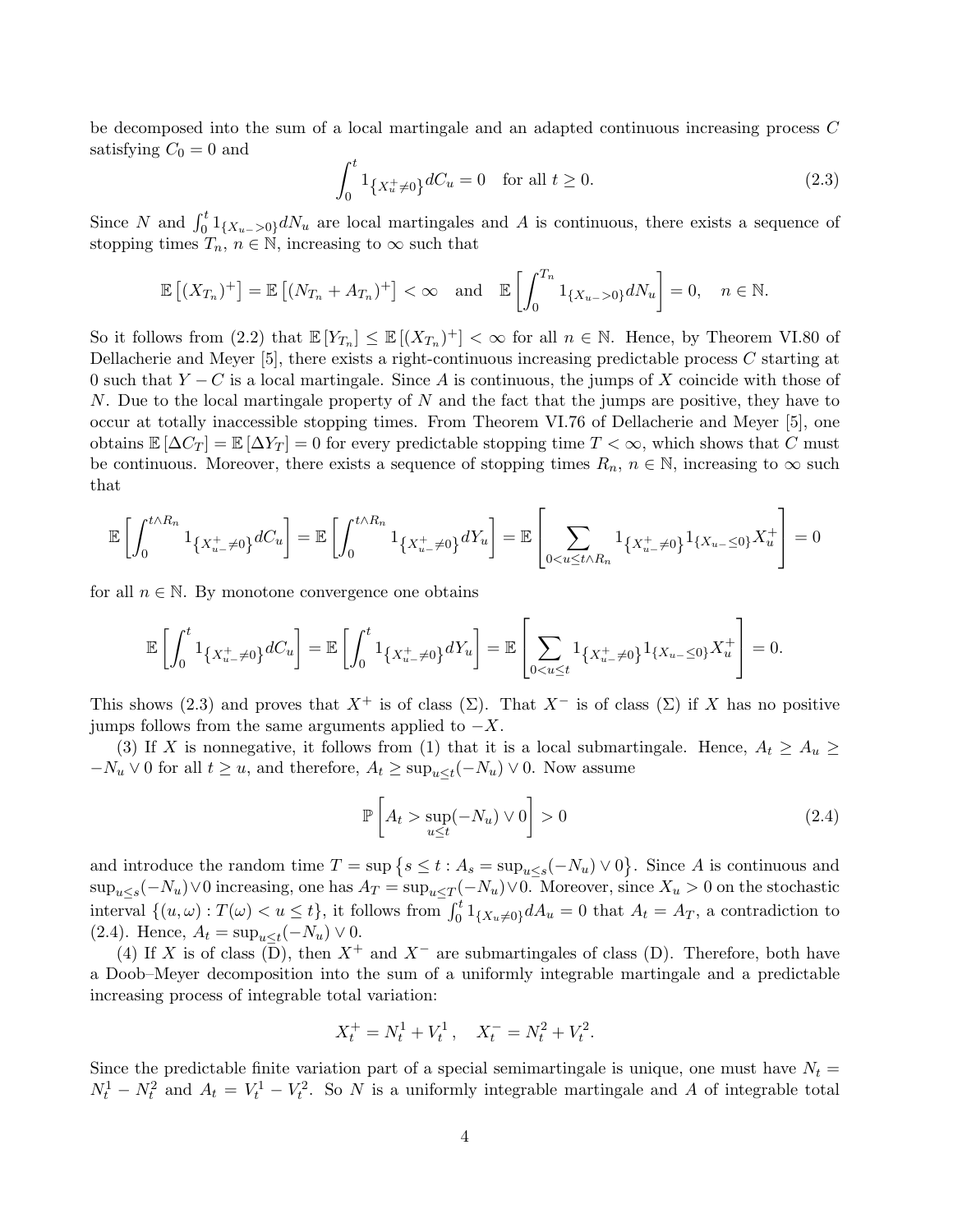variation. It follows that there exist integrable random variables  $X_{\infty}, N_{\infty}, A_{\infty}$  such that  $X_t \to X_{\infty}$ ,  $N_t \to N_\infty$ ,  $A_t \to A_\infty$  almost surely and in  $L^1$ . В последните последните последните последните последните последните последните последните последните последн<br>В последните последните последните последните последните последните последните последните последните последнит

The next lemma shows that the product of processes of class  $(\Sigma)$  with vanishing quadratic covariations is again of class  $(\Sigma)$ .

**Lemma 2.3** Let  $X^1, \ldots, X^n$  be processes of class  $(\Sigma)$  such that  $[X^i, X^j] \equiv 0$  for  $i \neq j$ . Then  $\prod_{i=1}^n X^i$ is again of class  $(\Sigma)$ .

*Proof.* Since  $[X^1, X^2]_t = 0$ , integration by parts yields

$$
X_t^1 X_t^2 = X_0^1 X_0^2 + \int_0^t X_{u-}^1 dN_u^2 + \int_0^t X_{u-}^2 dN_u^1 + \int_0^t X_u^1 dA_u^2 + \int_0^t X_u^2 dA_u^1.
$$

 $\int_0^t X_u^1 dX_u^2 + \int_0^t X_u^2 dX_u^1$  is a local martingale and  $\int_0^t X_u^1 dX_u^2 + \int_0^t X_u^2 dX_u^1$  a continuous finite variation process starting at 0 which moves only when  $X_t^1 = 0$  or  $X_t^2 = 0$ . Hence,  $X^1 X^2$  is of class  $(\Sigma)$ . If  $n \geq 3$ , then  $[X^1 X^2, X^3]_t = 0$ , and the lemma follows by induction.

In the following lemma and the subsequent corollary we extend results of Nikeghbali [15] to our framework that will be needed later in the paper.

**Lemma 2.4** Let  $B \in \Sigma(X)$  and let  $f : \mathbb{R} \to \mathbb{R}$  be a locally bounded Borel function. Denote  $F(x) =$  $\int_0^x f(y) dy$ . Then

$$
f(B_t)X_t = f(0)X_0 + \int_0^t f(B_u)d(X_u - B_u) + F(B_t) \quad \text{and} \quad F(B) \in \Sigma(f(B)X). \tag{2.5}
$$

In particular, if X is of class  $(\Sigma)$ ,  $f(A)X$  is again of class  $(\Sigma)$  with decomposition

$$
f(A_t)X_t = f(0)X_0 + \int_0^t f(A_u)dN_u + F(A_t),
$$
\n(2.6)

and if X is of class ( $\Sigma$ ) such that  $f(A)X$  is of class (D), then  $M_t = f(A_t)X_t - F(A_t)$  is a uniformly integrable martingale and therefore,

$$
f(A_T)X_T - F(A_T) = \mathbb{E}[M_{\infty} | \mathcal{F}_T] \quad \text{for every stopping time } T. \tag{2.7}
$$

*Proof.* It can easily be checked that for  $B \in \Sigma(X)$ ,  $f(B_t)X_t$  is càdlàg. To show (2.5), we first assume that f is  $C^1$ . Then

$$
f(B_t)X_t = f(0)X_0 + \int_0^t f(B_u)dX_u + \int_0^t X_u f'(B_u)dB_u.
$$

But since  $B \in \Sigma(X)$ , the last integral vanishes. So

$$
f(B_t)X_t = f(0)X_0 + \int_0^t f(B_u)d(X_u - B_u) + F(B_t).
$$
\n(2.8)

It follows from the functional monotone class theorem that this equation extends to all bounded Borel functions f since the set of bounded  $C^1$  functions is stable under multiplication and  $\int_0^t f_n(B_u) d(X_u B_u$ ) converges to  $\int_0^t f(B_u)d(X_u - B_u)$  in probability if  $f_n$  is a sequence of bounded Borel functions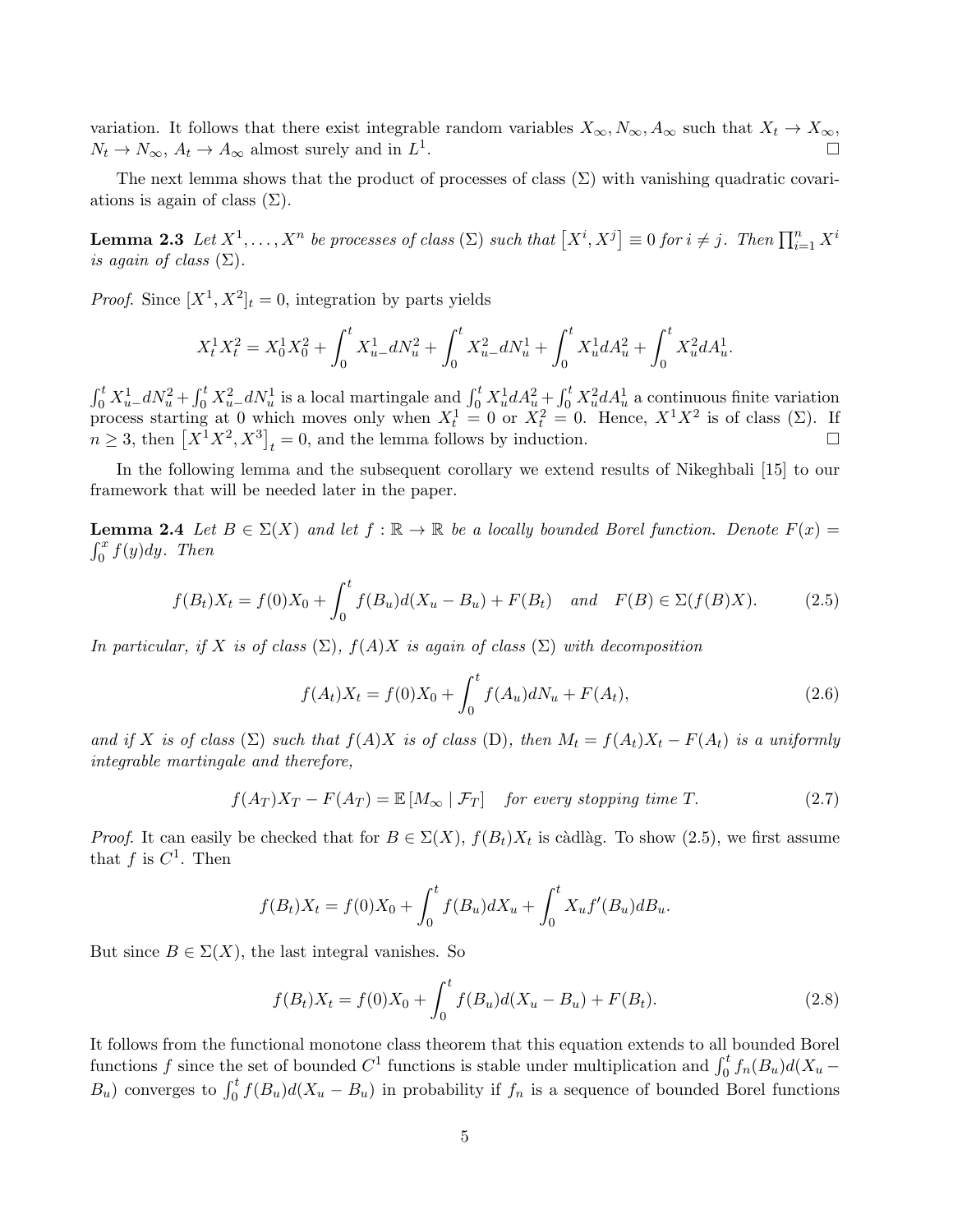increasing pointwise to a bounded Borel function  $f$ . From there, one obtains  $(2.8)$  for locally bounded Borel functions f by localization with a sequence of stopping times. Clearly, one also has

$$
\int_0^t 1_{\{f(B_u)X_u \neq 0\}} dF(B_u) = \int_0^t 1_{\{f(B_u)X_u \neq 0\}} f(B_u) dB_u = 0, \quad t \in \mathbb{R}_+,
$$

for all locally bounded Borel functions  $f$ . So we have proved  $(2.5)$ .

If X is of class  $(\Sigma)$ ,  $(2.5)$  becomes

$$
f(A_t)X_t = f(0)X_0 + \int_0^t f(A_u)dN_u + F(A_t)
$$
 and  $A \in \Sigma(f(A)X)$ .

So it follows that  $f(A)X$  is again of class  $(\Sigma)$ .

Finally, if X is of class  $(\Sigma)$  and  $f(A)X$  of class  $(D)$ , one obtains from Lemma 2.2 that  $M_t =$  $f(A_t)X_t - F(A_t)$  is a uniformly integrable martingale. Formula (2.7) is then a consequence of Doob's optional stopping theorem.

**Remark 2.5** If M is a local martingale starting at  $m \in \mathbb{R}$  with continuous running supremum  $\overline{M}$ , then  $X = \overline{M} - M$  is of class  $(\Sigma)$  with decomposition  $X_t = (m - M_t) + (\overline{M}_t - m)$ . So one obtains from Lemma 2.4 that for every locally bounded Borel function  $f : \mathbb{R} \to \mathbb{R}$  and  $F(x) = \int_0^x f(y) dy$ , the process

$$
F(A_t) - f(A_t)X_t = F(\overline{M}_t - m) - f(\overline{M}_t - m)(\overline{M}_t - M_t)
$$
\n(2.9)

is again a local martingale. This transformation was used by Az $\epsilon$ ma and Yor [2] in their solution of the Skorokhod embedding problem. Obloj [18] showed that if  $M$  is a continuous local martingale, then every local martingale starting at 0 which can be written as  $H(M_t, M_t)$  for a deterministic function H is of the form  $(2.9)$ .

One can use Lemma 2.4 to calculate the probability that processes of the form  $f(A_t)X_t$  stay below a given constant, which, without loss of generality, can be taken to be 1. This will prove useful in the study of drawdowns and relative drawdowns in Section 5.

**Corollary 2.6** Let X be a nonnegative process of class  $(\Sigma)$  with no positive jumps such that  $A_{\infty} = \infty$ ,  $f: \mathbb{R}_+ \to \mathbb{R}_+$  a Borel function and  $T < \infty$  a stopping time. Then

$$
\mathbb{P}[f(A_t)X_t < 1 \text{ for all } t \ge T \mid \mathcal{F}_T] = \mathbb{P}[f(A_t)X_t \le 1 \text{ for all } t \ge T \mid \mathcal{F}_T]
$$
\n
$$
= (1 - f(A_T)X_T)^+ \exp\left(-\int_{A_T}^{\infty} f(x)dx\right). \tag{2.10}
$$

Moreover, in both cases

(1) K is an  $\mathcal{F}_T$ -measurable random variable such that  $K > A_T$  and  $T_K = \inf \{ t \in \mathbb{R}_+ : A_t \geq K \}$ (2) K is an  $\mathcal{F}_T$ -measurable random variable such that  $K \geq A_T$  and  $T_K = \inf \{ t \in \mathbb{R}_+ : A_t > K \}$ , one has

$$
\mathbb{P}[f(A_t)X_t < 1 \text{ for all } t \in [T, T_K] \mid \mathcal{F}_T] = \mathbb{P}[f(A_t)X_t \le 1 \text{ for all } t \in [T, T_K] \mid \mathcal{F}_T]
$$
\n
$$
= (1 - f(A_T)X_T)^+ \exp\left(-\int_{A_T}^K f(x)dx\right). \tag{2.11}
$$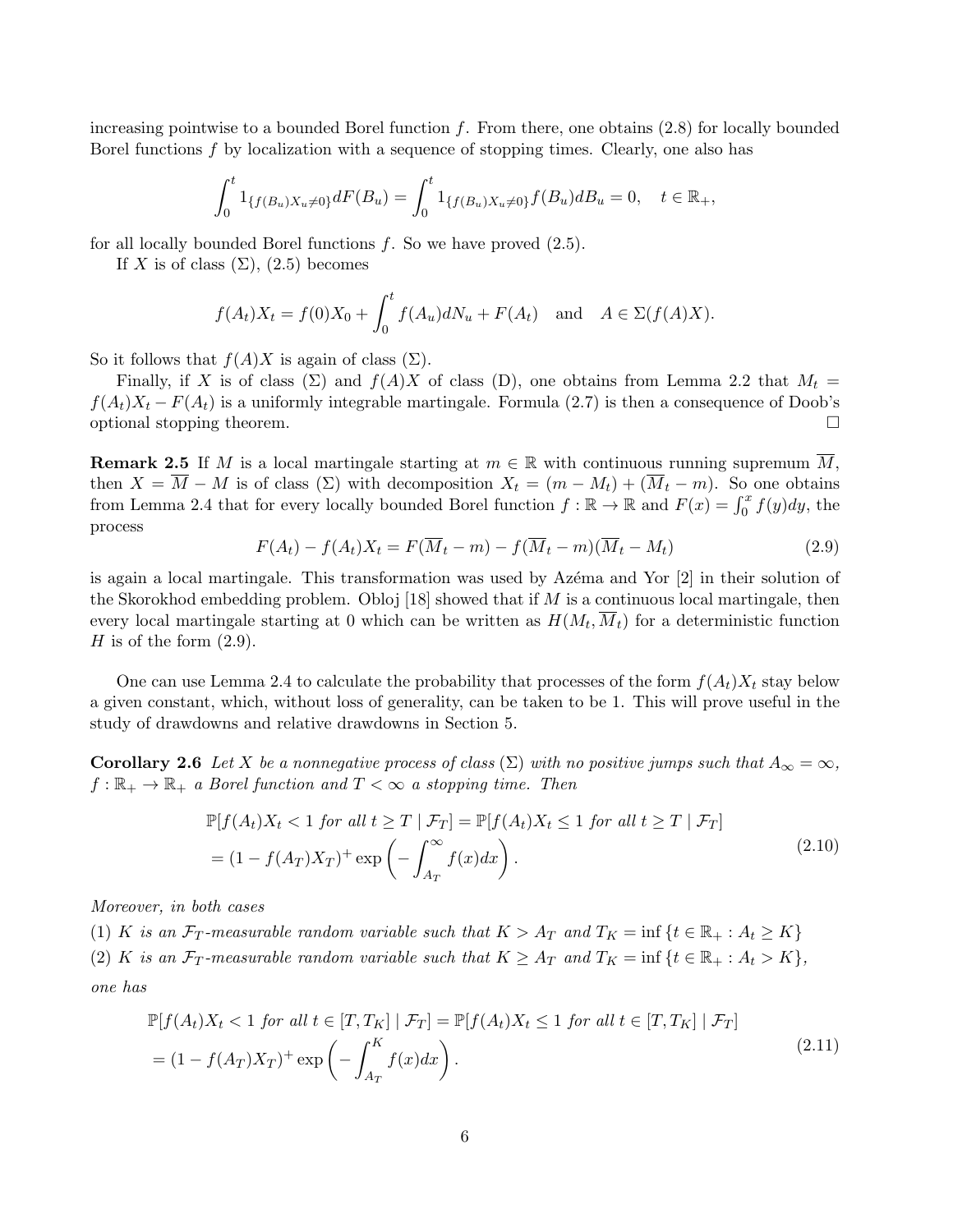*Proof.* Let us first assume that f is bounded and  $F(\infty) = \int_0^\infty f(y) dy < \infty$ . Then one obtains from Lemma 2.4 that  $Y_t = f(A_t)X_t$  is a nonnegative process of class  $(\Sigma)$  with no positive jumps. For a given stopping time  $T < \infty$ , denote  $R = \inf \{ t \ge T : Y_t \ge 1 \}$ . By (2.6),  $Y_t$  decomposes as

$$
Y_t = f(0)X_0 + \int_0^t f(A_u)dN_u + F(A_t),
$$

and

$$
e^{F(A_t)}Y_t = f(0)X_0 + \int_0^t e^{F(A_u)}f(A_u)dN_u + e^{F(A_t)}.
$$

is again of class ( $\Sigma$ ). In particular,  $e^{F(A_t)}(1 - Y_t)$  is a local martingale and

$$
M_t = 1_{\{t \ge T\}} \left( e^{F(A_{R \wedge t})} (1 - Y_{t \wedge R}) - e^{F(A_T)} (1 - Y_T) \right)
$$

a bounded martingale such that  $M_0 = 0$  and  $M_t \to M_\infty$  almost surely and in  $L^1$  for an integrable random variable  $M_{\infty}$ . Note that  $M_{\infty} = 0$  on  $\{T = R\}$  and  $M_{\infty} = -e^{F(A_T)}(1 - Y_T)$  on  $\{T < R < \infty\}$ . Moreover, since  $A_{\infty}1_{\{L<\infty\}}=A_L1_{\{L<\infty\}}$  is real-valued, it follows from  $A_{\infty}=\infty$  that  $L=\infty$ . Hence, there exists a sequence  $T_n$ ,  $n \in \mathbb{N}$ , of stopping times increasing to  $\infty$  almost surely such that  $Y_{T_n} = 0$ for all  $n \in \mathbb{N}$ , and one obtains

$$
M_{\infty} = \lim_{n \to \infty} e^{F(A_{T_n})} (1 - Y_{T_n}) - e^{F(A_T)} (1 - Y_T) = e^{F(\infty)} - e^{F(A_T)} (1 - Y_T)
$$

almost everywhere on  $\{R = \infty\}$ . So  $\mathbb{E}[M_{\infty} | \mathcal{F}_T] = 0$  yields

$$
e^{F(A_T)}(1 - Y_T)^{+} = \mathbb{P}[R = \infty \mid \mathcal{F}_T]e^{F(\infty)},
$$

which is equivalent to

$$
\mathbb{P}[f(A_t)X_t < 1 \text{ for all } t \ge T \mid \mathcal{F}_T] = (1 - f(A_T)X_T)^+ \exp\left(-\int_{A_T}^{\infty} f(x)dx\right). \tag{2.12}
$$

The equality

$$
\mathbb{P}[f(A_t)X_t \le 1 \text{ for all } t \ge T \mid \mathcal{F}_T] = (1 - f(A_T)X_T)^+ \exp\left(-\int_{A_T}^{\infty} f(x)dx\right) \tag{2.13}
$$

follows from the same argument applied to the stopping time  $\tilde{R} = \inf \{t \geq T : Y_t > 1\}$ . That (2.12) and (2.13) still hold for general Borel functions  $f : \mathbb{R}_+ \to \mathbb{R}_+$  can be seen by approximating f with  $f^{n} = f \wedge n1_{[0,n]}, n \in \mathbb{N}$ . Note that the functions  $f^{n}$  increase to f, and for every  $x \geq 0$  there exists an  $n_0 \in \mathbb{N}$  such that  $f^n(x) = f(x)$  for all  $n \geq n_0$ . Therefore, one has

$$
\bigcap_{n \in \mathbb{N}} \{f^n(A_t)X_t < 1 \text{ for all } t \ge T\} = \{f(A_t)X_t < 1 \text{ for all } t \ge T\}
$$

as well as

$$
\bigcap_{n\in\mathbb{N}}\left\{f^{n}(A_{t})X_{t}\leq 1 \text{ for all } t\geq T\right\}=\left\{f(A_{t})X_{t}\leq 1 \text{ for all } t\geq T\right\}.
$$

In case (2) one obtains (2.11) from (2.10) simply by setting f equal to 0 on  $(K, \infty)$ . In case (1), setting f equal to 0 on  $[K, \infty)$  gives

$$
\mathbb{P}[f(A_t)X_t < 1 \text{ for all } t \in [T, T_K) \mid \mathcal{F}_T] = \mathbb{P}[f(A_t)X_t \le 1 \text{ for all } t \in [T, T_K) \mid \mathcal{F}_T]
$$
\n
$$
= (1 - f(A_T)X_T)^+ \exp\left(-\int_{A_T}^K f(x)dx\right).
$$

But this is equivalent to (2.11) since  $X_{T_K} = 0$ .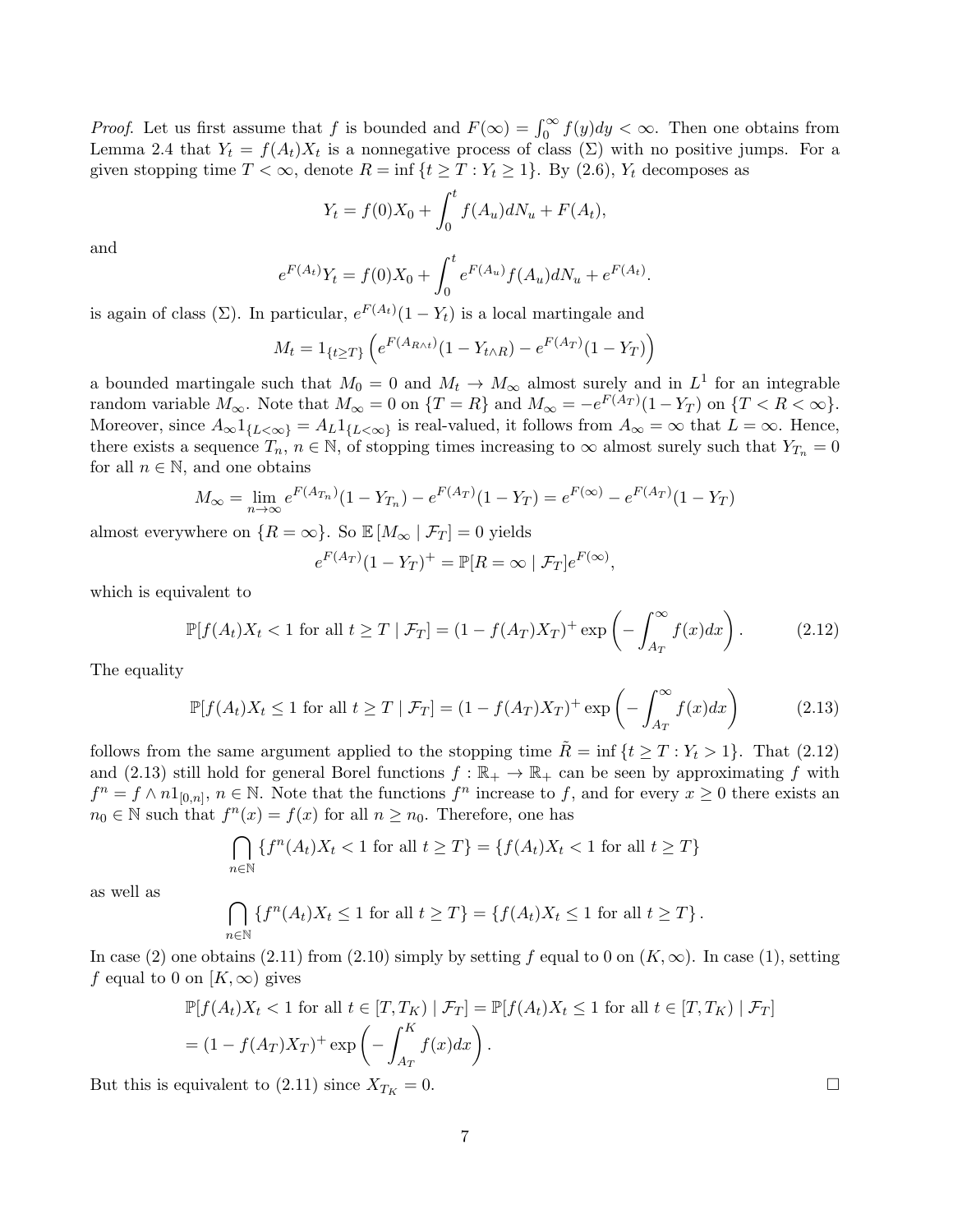## 3 Representation results

### 3.1 Representations in terms of last passage times

The results in this subsection are inspired by a representation formula for relative martingales by Azéma and Yor [3] and recent formulas by Madan et al. [10] and Profeta et al. [23] relating prices of put options to last passage times. Some of our formulas involve conditional expectations of random variables which are conditionally integrable but not necessarily integrable. To cover this case, we define the conditional expectation of any random variable Y with respect to a sub- $\sigma$ -algebra  $\mathcal G$  of  $\mathcal F$ as

$$
\mathbb{E}\left[Y \mid \mathcal{G}\right] = \sup_{m \in \mathbb{Z}} \inf_{n \in \mathbb{Z}} \mathbb{E}\left[m \wedge (n \vee Y) \mid \mathcal{G}\right].\tag{3.1}
$$

Then

$$
\mathbb{E}[YZ \mid \mathcal{G}] = Y\mathbb{E}[Z \mid \mathcal{G}]
$$

for all  $\mathcal G$ -measurable random variables Y and integrable random variables  $Z$ .

**Theorem 3.1** Let X be a process of class  $(\Sigma)$  and  $f : \mathbb{R} \to \mathbb{R}$  a Borel function. Then the following hold:

(1) If X is of class (D), then there exist integrable random variables  $X_{\infty}$ ,  $N_{\infty}$ ,  $A_{\infty}$  such that  $X_t \rightarrow$  $X_{\infty}, N_t \to N_{\infty}, A_t \to A_{\infty}$  almost surely as well as in  $L^1$  and

$$
f(A_T)X_T = \mathbb{E}\left[f(A_{\infty})X_{\infty}1_{\{L\leq T\}} | \mathcal{F}_T\right] \quad \text{for every stopping time } T. \tag{3.2}
$$

(2) If  $q : \mathbb{R} \to \mathbb{R} \setminus \{0\}$  is a Borel function such that  $q(A)X$  is of class (D), then there exist random variables  $X_{\infty}$ ,  $N_{\infty}$ ,  $A_{\infty}$  such that  $X_t \to X_{\infty}$ ,  $N_t \to N_{\infty}$ ,  $A_t \to A_{\infty}$  almost everywhere on  ${L < \infty}$ , and

$$
f(A_T)X_T = \mathbb{E}\left[f(A_{\infty})X_{\infty}1_{\{L\leq T\}} \mid \mathcal{F}_T\right] \quad \text{for all stopping times } T < \infty. \tag{3.3}
$$

In particular, in both cases one has

$$
X_T = \mathbb{E}\left[X_{\infty}1_{\{L\leq T\}} \mid \mathcal{F}_T\right] \quad \text{for all stopping times } T < \infty. \tag{3.4}
$$

*Proof.* (1) If X is of class ( $\Sigma$ D), it follows from Lemma 2.2 that N is a uniformly integrable martingale and A of integrable total variation. So there exist integrable random variables  $X_{\infty}$ ,  $N_{\infty}$ ,  $A_{\infty}$  such that  $X_t \to X_\infty$ ,  $N_t \to N_\infty$ ,  $A_t \to A_\infty$  almost surely as well as in  $L^1$ . For a given stopping time T, denote

 $d_T = \inf \left\{ t > T : X_t = 0 \right\} \quad \text{with the convention } \inf \emptyset = \infty.$ 

Since  $X_{\infty}1_{\{L\leq T\}}=X_{d_T}$  and  $A_T=A_{d_T}$ , it follows from Doob's optional stopping theorem that

$$
\mathbb{E}\left[X_{\infty}1_{\{L\leq T\}}\mid \mathcal{F}_T\right] = \mathbb{E}\left[N_{d_T} + A_{d_T} \mid \mathcal{F}_T\right] = N_T + A_T = X_T.
$$

Moreover, one has  $A_{\infty} = A_T$  almost everywhere on  $\{L \leq T\}$ , and therefore,

$$
\mathbb{E}\left[f(A_{\infty})X_{\infty}1_{\{L\leq T\}}\mid \mathcal{F}_T\right] = \mathbb{E}\left[f(A_T)X_{\infty}1_{\{L\leq T\}}\mid \mathcal{F}_T\right] = f(A_T)X_T.
$$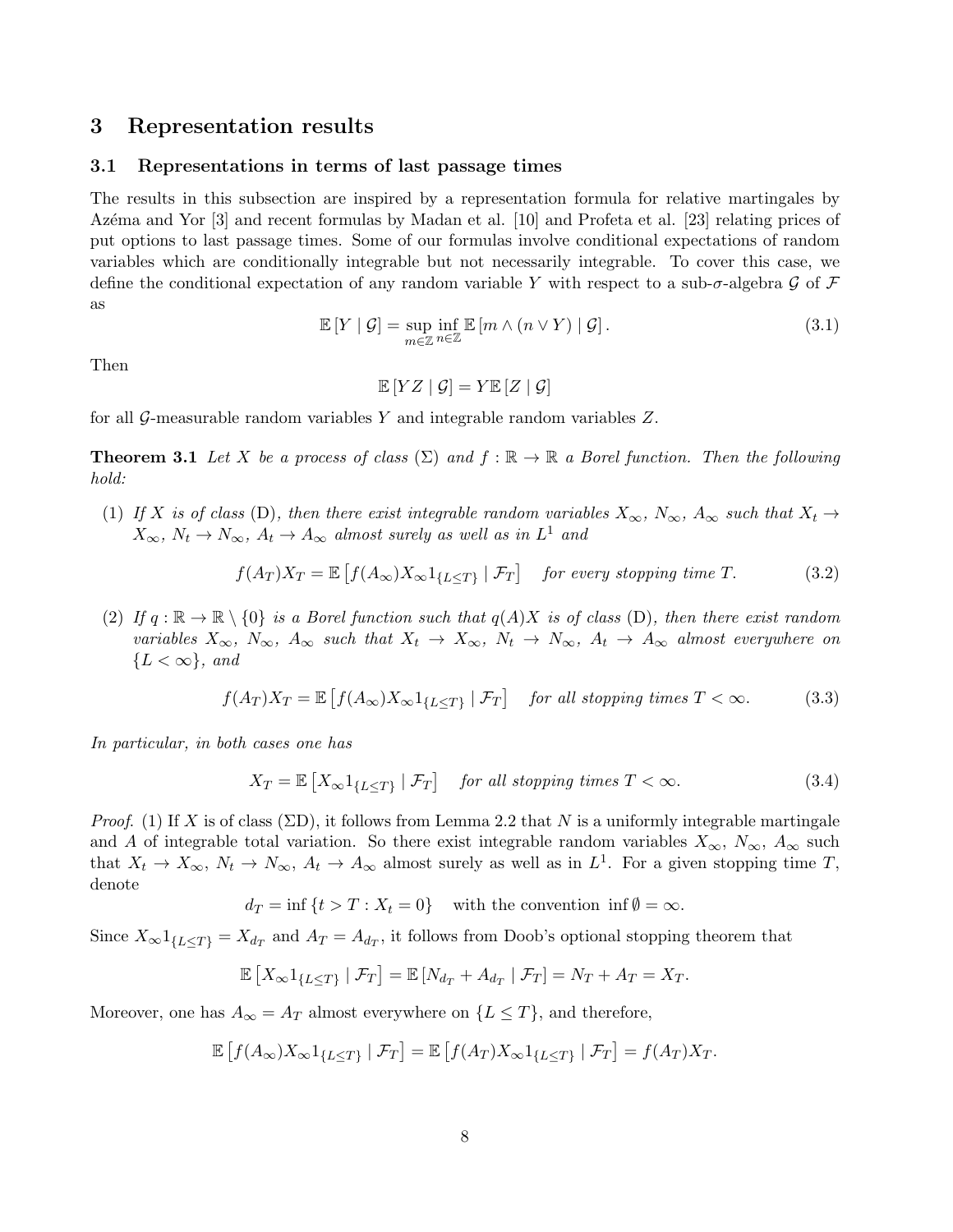(2) If there exists a Borel function  $q : \mathbb{R} \to \mathbb{R} \setminus \{0\}$  such that  $q(A)X$  is of class (D), then  $h(x) =$  $|q(x)| \wedge 1$  is a bounded Borel function and  $Y = h(A)X$  is still of class (D). By Lemma 2.4, it is also of class ( $\Sigma$ ). So one obtains from (1) that  $Y_t \to Y_\infty$  almost surely as well as in  $L^1$  and

 $Y_T = \mathbb{E}\left[Y_{\infty}1_{\{L\leq T\}} | \mathcal{F}_T\right]$  for every stopping time T.

Since  $\int_0^t 1_{\{X_u\neq 0\}}dA_u = 0$  for all  $t \in \mathbb{R}_+$ ,  $A_t$  converges to  $A_L$  almost everywhere on  $\{L < \infty\}$ . Hence, it follows from  $h \neq 0$  that  $X_t \to X_\infty = Y_\infty/h(A_L)$  and  $N_t \to N_\infty = X_\infty - A_L$  almost everywhere on  ${L < \infty}$ . On  ${L = \infty}$ , set  $X_{\infty} = N_{\infty} = A_{\infty} = 0$ . If T is a stopping time satisfying  $T < \infty$ , then

$$
f(A_T)X_T = \frac{f(A_T)}{h(A_T)}Y_T = \mathbb{E}\left[\frac{f(A_T)}{h(A_T)}Y_{\infty}1_{\{L\leq T\}} \mid \mathcal{F}_T\right] = \mathbb{E}\left[f(A_{\infty})X_{\infty}1_{\{L\leq T\}} \mid \mathcal{F}_T\right].
$$

**Corollary 3.2** Let X be a process of class  $(\Sigma)$  and  $f : \mathbb{R} \to \mathbb{R}$  a Borel function. Assume that at least one of the following two conditions holds:

- $(1)$  N is a uniformly integrable martingale.
- (2)  $X^-$  and  $N^+$  are of class (D).

Then there exist random variables  $X_{\infty}$ ,  $N_{\infty}$ ,  $A_{\infty}$  such that  $X_t \to X_{\infty}$ ,  $N_t \to N_{\infty}$ ,  $A_t \to A_{\infty}$  almost everywhere on  ${L < \infty}$  and

$$
f(A_T)X_T = \mathbb{E}\left[f(A_{\infty})X_{\infty}1_{\{L\leq T\}} \mid \mathcal{F}_T\right]
$$
 for all stopping times  $T < \infty$ .

In particular,

$$
X_T = \mathbb{E}\left[X_{\infty}1_{\{L\leq T\}} \mid \mathcal{F}_T\right]
$$
 for all stopping times  $T < \infty$ .

*Proof.* In both cases  $e^{-|A_t|}X_t$  is of class (D). So the corollary follows from part (2) of Theorem 3.1.

**Remark 3.3** If  $X$  satisfies the assumptions of part  $(2)$  of Theorem 3.1 or Corollary 3.2, then there exists a random variable  $X_{\infty}$  such that  $X_t \to X_{\infty}$  almost everywhere on the set  $\{L < \infty\}$ , and one has

$$
X_t = \mathbb{E}\left[X_{\infty}1_{\{L\leq t\}} \mid \mathcal{F}_t\right], \quad t \in \mathbb{R}_+.
$$
\n
$$
(3.5)
$$

In particular, the whole process  $X_t$ ,  $t \in \mathbb{R}_+$ , can be recovered from  $X_\infty$  and L. This extends the representation of a uniformly integrable martingale as

$$
M_t = \mathbb{E}\left[M_\infty \mid \mathcal{F}_t\right], \quad t \in \mathbb{R}_+;
$$

see Najnudel and Nikeghbali [13] for related results. In the special case where  $X_{\infty} = 1$  and the expectations  $\mathbb{E}[X_t], t \in \mathbb{R}_+$ , can be calculated, one obtains from (3.5) all the probabilities  $\mathbb{P}[L \le t]$ ,  $t \in \mathbb{R}_+$ , and hence, the distribution of L. We refer to Nikeghbali and Platen [16] for examples.

**Remark 3.4** For representations of the form  $(3.2)$ ,  $(3.3)$  or  $(3.4)$  to hold, it is not sufficient that a process X of class ( $\Sigma$ ) has an almost sure finite limit lim<sub>t→∞</sub>  $X_t$ . For example,  $X_t = 1 - \exp(B_t - t/2)$ is of class ( $\Sigma$ ) with  $X_0 = 0$  and  $\lim_{t\to\infty} X_t = 1$  almost surely. But  $X_t = \mathbb{P}[L \le t \mid \mathcal{F}_t]$  cannot hold since there is a positive probability that  $X_t$  is negative and  $\mathbb{P}[L \leq t | \mathcal{F}_t]$  is always between 0 and 1.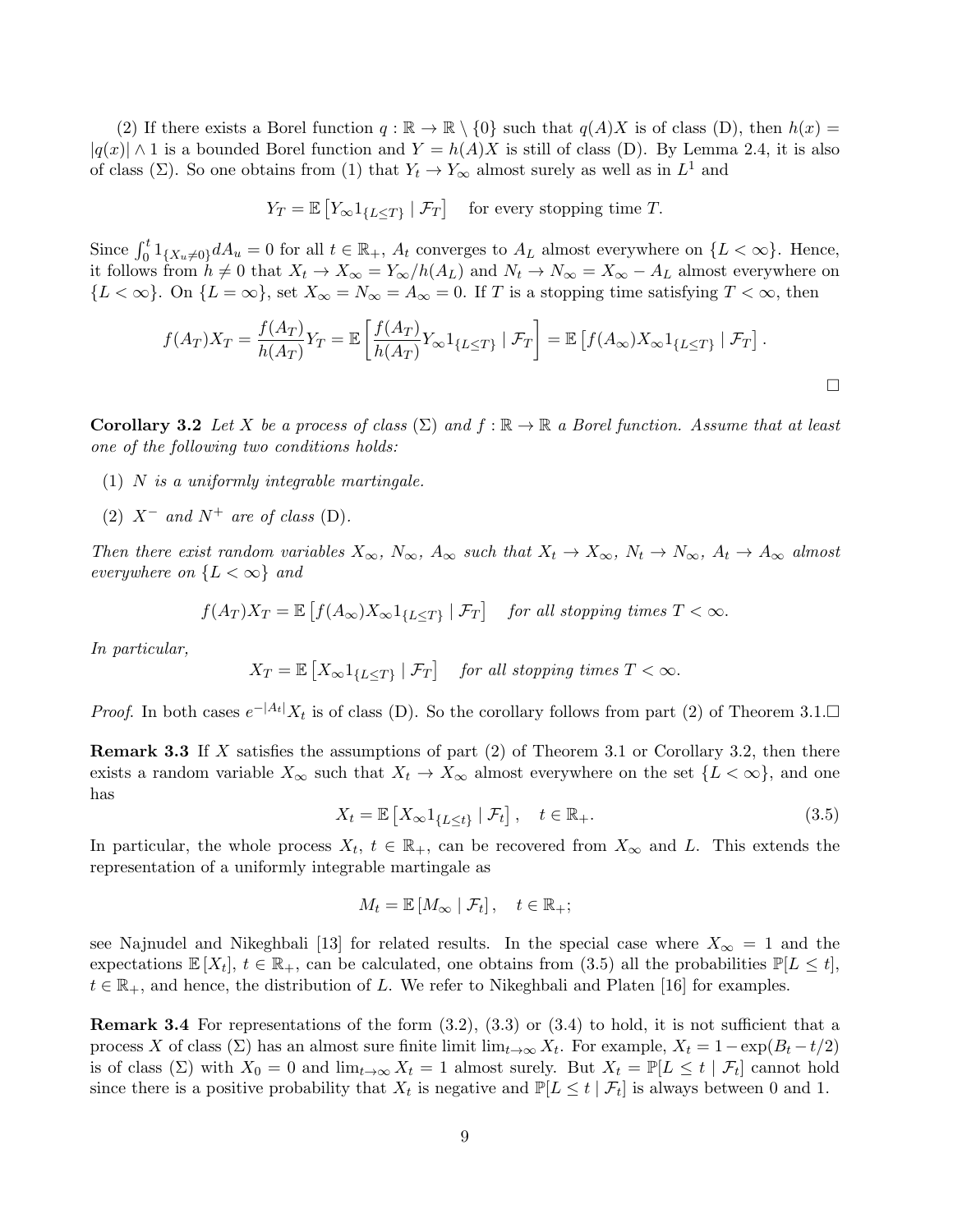Processes of class  $(\Sigma)$  that are not of class  $(D)$  but satisfy  $(3.3)$  and  $(3.4)$  can be constructed from strict local martingales as follows: Take a nonnegative continuous strict local martingale M starting at  $m \in \mathbb{R}_+ \setminus \{0\}$  such that  $\lim_{t\to\infty} M_t = 0$  almost surely (for instance,  $M_t = ||W_t||_2^{-1}$  $_2^{-1}$  for a threedimensional Brownian motion W starting from a point  $x \in \mathbb{R}^3 \setminus \{0\}$  and  $\|.\|_2$  the Euclidean norm on  $\mathbb{R}^3$ ). M is a supermartingale but not a martingale. So there exists  $u \in \mathbb{R}_+$  such that  $\mathbb{E}[M_u] < m$ , and it follows from Lemma 2.1 and Proposition 2.3 of Elworthy et al. [7] that  $\mathbb{E}[\overline{M}_t] = \infty$  for all  $t \ge u$ . Hence,  $X = \overline{M} - M$  is a nonnegative process of class  $(\Sigma)$  with  $\lim_{t\to\infty} X_t = \overline{M}_{\infty}$  almost surely and  $\mathbb{E}[X_t] = \infty$  for all  $t \geq u$ . Clearly, X satisfies condition (2) of Corollary 3.2. So

$$
f(A_T)X_T = \mathbb{E}\left[f(A_{\infty})X_{\infty}1_{\{L\leq T\}} \mid \mathcal{F}_T\right]
$$

for every Borel function  $f : \mathbb{R} \to \mathbb{R}$  and stopping time  $T < \infty$ , even though  $X_{\infty}$  is not integrable and the conditional expectation has to be understood in the sense of (3.1).

As a consequence of Lemma 2.2 and Theorem 3.1 one obtains the following formulas relating put option prices to last passage times:

Corollary 3.5 (Madan–Roynette–Yor [10])

Let K be a constant and M a local martingale with no positive jumps such that  $M^-$  is of class (D). Denote  $g_K = \sup \{ t \in \mathbb{R}_+ : M_t \geq K \}$ . Then

$$
(K - M_T)^+ = \mathbb{E}\left[ (K - M_\infty)^+ 1_{\{g_K \le T\}} \mid \mathcal{F}_T \right] \tag{3.6}
$$

for every stopping time T. In particular, if  $M_{\infty} = m \in \mathbb{R}$ , then

$$
\mathbb{E}\left[ (K - M_T)^+ \mid \mathcal{F}_t \right] = (K - m)^+ \mathbb{P}[g_K \le T \mid \mathcal{F}_{T \wedge t}], \quad t \in \mathbb{R}_+.
$$
\n(3.7)

*Proof.*  $K - M$  is a local martingale with no negative jumps. So it follows from Lemma 2.2 that  $(K-M)^+$  is a local submartingale of class  $(\Sigma)$ . Since  $M^-$  is of class  $(D)$ ,  $(K-M)^+$  is of class  $(D)$ too, and (3.6) follows from Theorem 3.1 by noting that  $g_K = \sup \{ t \in \mathbb{R}_+ : (K - M_t)^+ = 0 \}.$  Formula (3.7) follows from (3.6) by taking the conditional expectation with respect to  $\mathcal{F}_t$ . . — Первый профессиональный профессиональный профессиональный профессиональный профессиональный профессиональн<br>В 1990 году в 1990 году в 1990 году в 1990 году в 1990 году в 1990 году в 1990 году в 1990 году в 1990 году в<br>

**Remark 3.6** If K is a constant and M a local martingale with no negative jumps such that  $M^+$  is of class (D), one can apply Corollary 3.5 to  $-K$ ,  $-M$  and  $g_K = \sup \{t \in \mathbb{R}_+ : M_t \leq K\}$ . This gives

$$
(M_T - K)^+ = \mathbb{E}\left[ (M_\infty - K)^+ \mathbf{1}_{\{g_K \le T\}} \mid \mathcal{F}_T \right] \tag{3.8}
$$

for all stopping times T. In particular, if  $M_{\infty} = m \in \mathbb{R}$ , one obtains

$$
\mathbb{E}\left[\left(M_T - K\right)^{+} \mid \mathcal{F}_t\right] = (m - K)^{+} \mathbb{P}[g_K \le T \mid \mathcal{F}_{T \wedge t}], \quad t \in \mathbb{R}_{+}.
$$
\n(3.9)

However, if, for instance,  $M_t = \exp(W_t - t/2)$  for a Brownian motion W, the assumptions of Corollary 3.5 are satisfied, but  $M^+$  is not of class (D). So even though  $M_{\infty} = 0$ , formula (3.9) does not hold. Indeed, for  $K \geq 0$  and  $0 = t < T \in \mathbb{R}_+$ , the right-hand side is zero, but  $\mathbb{E}[(M_t - K)^+] > 0$ . For a more detailed discussion of this case, we refer to Section 6 in Madan et al. [10].

The following extension of Corollary 3.5 has been proved by Profeta et al. [23] with methods from the theory of enlargement of filtrations. We can deduce it under slightly weaker assumptions from Lemma 2.3 and Theorem 3.1.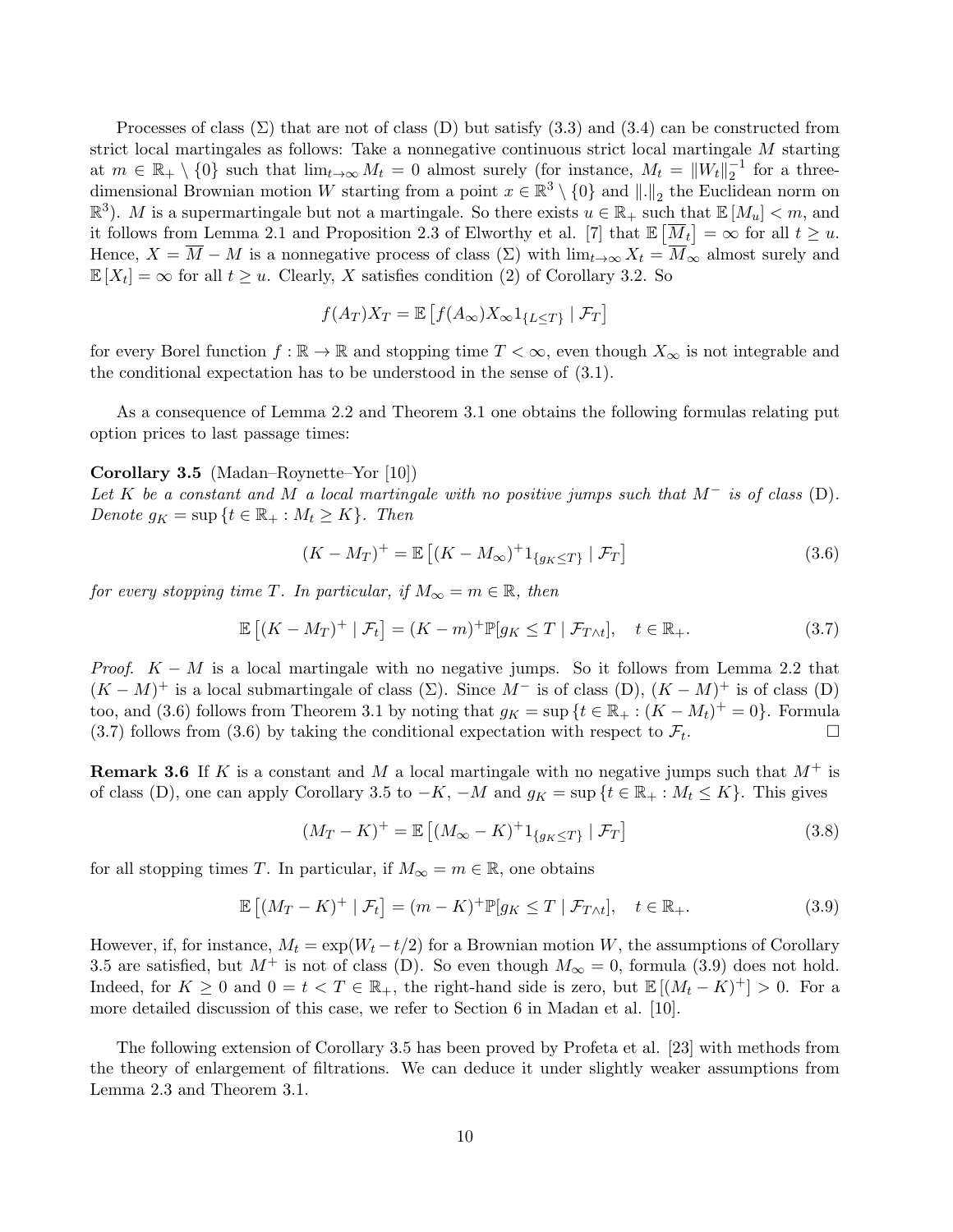Corollary 3.7 (Profeta–Roynette–Yor [23])

Let  $K^1, \ldots, K^n$  be constants and  $M^1, \ldots, M^n$  local martingales that are bounded from below and have no positive jumps. Assume  $[M^i, M^j] \equiv 0$  for  $i \neq j$  and denote  $g^i = \sup \{ t \in \mathbb{R}_+ : M^i_t \geq K^i \}$ . Then

$$
\prod_{i=1}^{n} (K^{i} - M_{T}^{i})^{+} = \mathbb{E} \left[ \prod_{i=1}^{n} (K^{i} - M_{\infty}^{i})^{+} 1_{\{g^{i} \leq T\}} \mid \mathcal{F}_{T} \right]
$$
\n(3.10)

for every stopping time T. In particular, if  $M^i_{\infty} = m^i \in \mathbb{R}$  for all  $i = 1, \ldots, n$ , then

$$
\mathbb{E}\left[\prod_{i=1}^{n}(K^{i}-M^{i}_{T})^{+} \mid \mathcal{F}_{t}\right] = \prod_{i=1}^{n}(K^{i}-m^{i})^{+}\mathbb{P}\left[\bigvee_{i=1}^{n}g^{i} \leq T \mid \mathcal{F}_{T\wedge t}\right], \quad t \in \mathbb{R}_{+}.
$$
 (3.11)

*Proof.* By Lemma 2.2,  $X^i = (K^i - M^i)^+$  are local submartingales of class  $(\Sigma)$  such that  $[X^i, X^j] \equiv 0$ for  $i \neq j$ . So we obtain from Lemma 2.3 that  $\prod_{i=1}^n X^i$  is again of class  $(\Sigma)$ , which, since all  $M^i$ are bounded from below, is bounded. Now (3.10) follows from Theorem 3.1, and (3.11) is a direct consequence of  $(3.10)$ .

### 3.2 Stochastic integral representations and conditional distributions

We now use Lemma 2.4 to derive stochastic integral representations for functionals of processes  $B$  in  $\Sigma(X)$ . In Section 4 they will be applied in situations where  $f(B_t)X_t$  can be stopped with a stopping time R such that  $f(B_R)X_R = 1$ .

**Proposition 3.8** Assume X is a nonnegative semimartingale and B an increasing process in  $\Sigma(X)$ . Let  $f: \mathbb{R}_+ \to \mathbb{R}_+$  be a Borel function for which there exists a sequence of numbers  $a_n \in \mathbb{R}_+$ ,  $n \in \mathbb{N}$ , increasing to  $a \in (0,\infty]$  such that  $f1_{[0,a_n]}$  is bounded for all n, and  $f(x) = 0$  for  $x \ge a$ . Denote  $F(x) = \int_0^x f(y)dy$  and suppose that  $B_t < a$  for all  $t \in \mathbb{R}_+$ . Then for every Borel function  $h : [0, a) \to \mathbb{R}$ satisfying

$$
\int_{0}^{a} |h(y)| e^{-F(y)} dF(y) < \infty,
$$
\n(3.12)

one has

$$
h(B_t)f(B_t)X_t + h^F(B_t)(1 - f(B_t)X_t)
$$
  
= 
$$
h(0)f(0)X_0 + h^F(0)(1 - f(0)X_0) + \int_0^t (h - h^F)(B_u)f(B_u)d(X_u - B_u)
$$
 (3.13)

for all  $t \in \mathbb{R}_+$ , where

$$
h^{F}(x) := e^{F(x)} \int_{x}^{a} h(y)e^{-F(y)}dF(y), \quad 0 \le x < a.
$$

*Proof.* Set  $f^n := f1_{[0,a_n]}$  and  $F^n(x) := \int_0^x f^n(y) dy$ ,  $n \in \mathbb{N}$ . If h is bounded, the functions

$$
h^{n}(x) := e^{F^{n}(x)} \int_{x}^{a} h(y)e^{-F^{n}(y)}dF^{n}(y), \quad 0 \le x < a,
$$

are bounded too, and  $\Phi^n(x) := h^n(0) - h^n(x)$  can be written as  $\Phi^n(x) = \int_0^t \varphi^n(y) dy$  for  $\varphi^n :=$  $(h - h^n)f^n$ . It follows from Lemma 2.4 that

$$
\varphi^n(B_t)X_t - \Phi^n(B_t) = \varphi^n(0)X_0 + \int_0^t \varphi^n(B_u)d(X_u - B_u), \quad t \in \mathbb{R}_+,
$$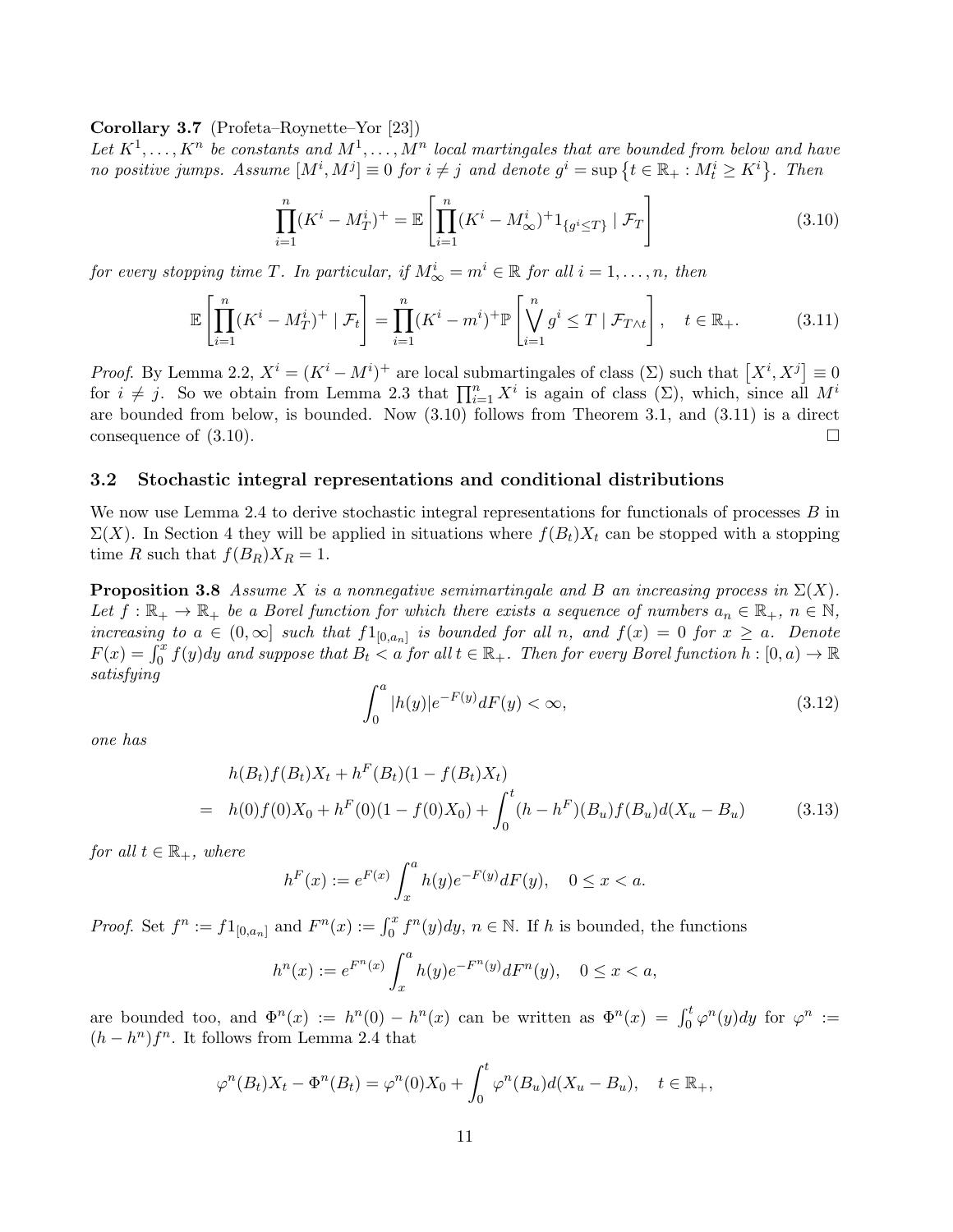which for  $n \to \infty$  becomes

$$
\varphi(B_t)X_t - \Phi(B_t) = \varphi(0)X_0 + \int_0^t \varphi(B_u)d(X_u - B_u), \quad t \in \mathbb{R}_+,
$$

for

$$
\Phi(x) := h^F(0) - h^F(x)
$$
 and  $\varphi(x) := (h - h^F)f$ .

This shows  $(3.13)$  in the case where h is bounded. For Borel functions h satisfying the integrability condition (3.14) the formula follows by approximation.  $\Box$ 

**Corollary 3.9** Assume X is a nonnegative semimartingale and B an increasing process in  $\Sigma(X)$ . Let  $f:\mathbb{R}_+\to\mathbb{R}_+$  be a Borel function for which there exists a sequence  $a_n\in\mathbb{R}_+$ ,  $n\in\mathbb{N}$ , increasing to  $a\in\mathbb{N}$  $(0,\infty]$  such that  $f1_{[0,a_n]}$  is bounded for all  $n \in \mathbb{N}$ , and  $f(x) = 0$  for  $x \ge a$ . Denote  $F(x) = \int_0^x f(y)dy$ and suppose that  $f(B_t)X_t \to 1$  almost surely. Then  $L < \infty$ ,  $B_L = B_{\infty} < a$  and  $X_t \to 1/f(B_{\infty}) > 0$ almost surely. Moreover, for every Borel function  $h : [0, a) \to \mathbb{R}$  satisfying

$$
\int_{0}^{a} |h(y)| e^{-F(y)} dF(y) < \infty,
$$
\n(3.14)

one has

$$
h(B_{\infty}) = h(B_t)f(B_t)X_t + h^F(B_t)(1 - f(B_t)X_t) + \int_t^{\infty} (h - h^F)(B_u)f(B_u)d(X_u - B_u), \quad t \in \mathbb{R}_+, \tag{3.15}
$$

where

$$
h^{F}(x) := e^{F(x)} \int_{x}^{a} h(y)e^{-F(y)}dF(y), \quad 0 \le x < a.
$$

*Proof.* Since  $f(B_t)X_t \to 1$  almost surely, one has  $L < \infty$ ,  $B_L = B_\infty < a$  and  $X_t \to 1/f(B_\infty)$  almost surely. Proposition 3.8 gives

$$
h(B_t)f(B_t)X_t + h^F(B_t)(1 - f(B_t)X_t)
$$
  
=  $h(0)f(0)X_0 + h^F(0)(1 - f(0)X_0) + \int_0^t (h - h^F)(B_u)f(B_u)d(X_u - B_u), \quad t \in \mathbb{R}_+,$ 

which, together with

$$
h(B_t)f(B_t)X_t + h^F(B_t)(1 - f(B_t)X_t) \to h(B_\infty)
$$
 almost surely,

implies  $(3.15)$ .

**Theorem 3.10** Let X be a nonnegative process of class  $(\Sigma)$  and  $f : \mathbb{R}_+ \to \mathbb{R}_+$  a Borel function for which there exists a sequence  $a_n, n \in \mathbb{N}$ , increasing to  $a \in (0,\infty]$  such that  $f1_{[0,a_n]}$  is bounded for all  $n \in \mathbb{N}$ , and  $f(x) = 0$  for  $x \ge a$ . Denote  $F(x) = \int_0^x f(y) dy$  and assume that the process  $f(A)X$  is of class (D) and  $f(A_t)X_t \to 1$  almost surely.

(1) If 
$$
F(a) < \infty
$$
, then  $A \equiv 0$  and  $X \equiv 1/f(0) > 0$ .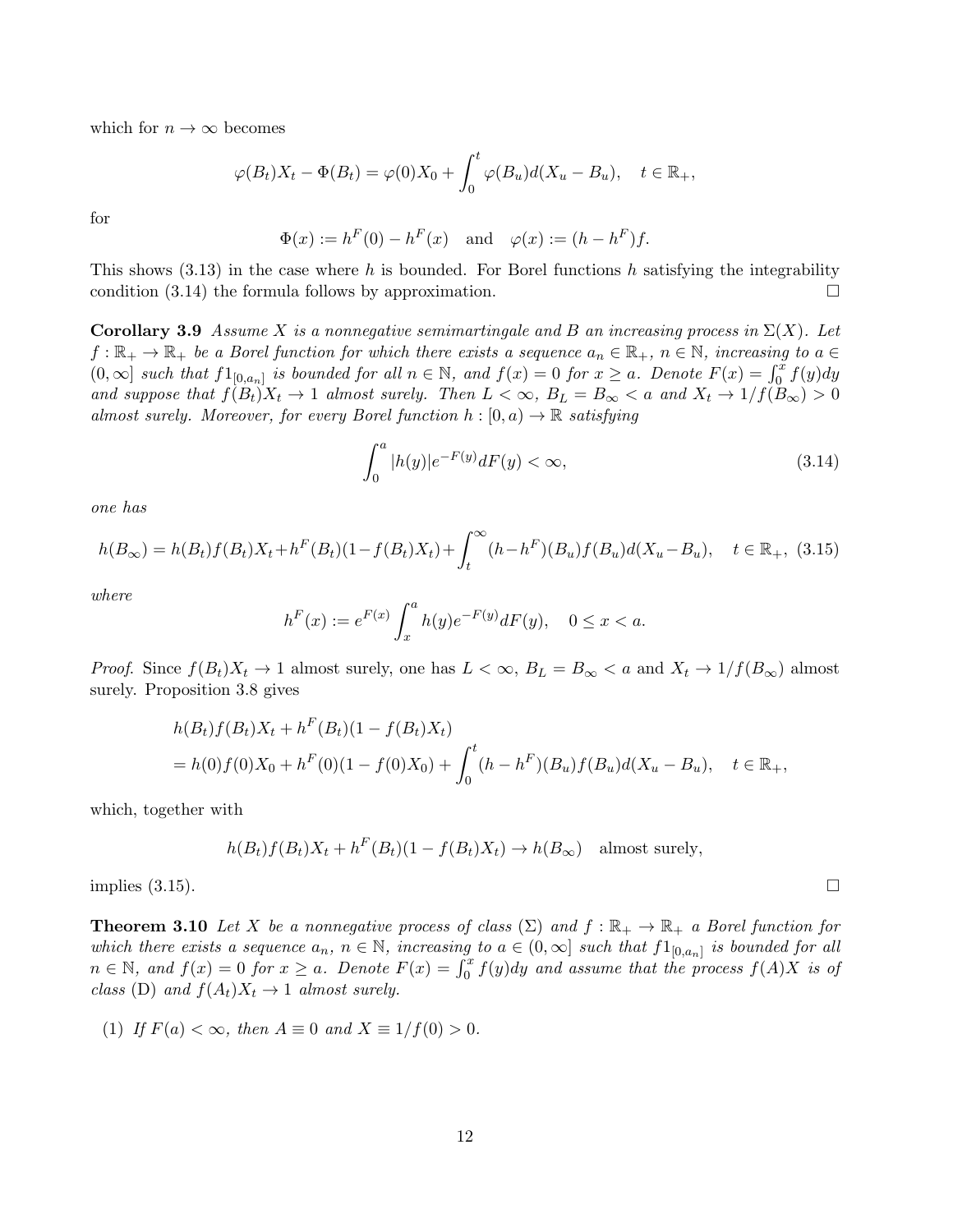(2) If  $F(a) = \infty$ , then  $L < \infty$ ,  $A_L = A_\infty < a$  and  $X_t \to 1/f(A_\infty) > 0$  almost surely. Moreover, for every stopping time T one has

$$
f(A_T)X_T = \mathbb{P}[L \le T \mid \mathcal{F}_T],\tag{3.16}
$$

and for all Borel functions  $h : [0, a) \to \mathbb{R}$  satisfying

$$
\int_{0}^{a} |h(y)| e^{-F(y)} dF(y) < \infty,
$$
\n(3.17)

$$
\mathbb{E}\left[h(A_{\infty})\mid \mathcal{F}_T\right] = h(A_T)f(A_T)X_T + h^F(A_T)(1 - f(A_T)X_T),\tag{3.18}
$$

where

$$
h^{F}(x) := e^{F(x)} \int_{x}^{a} h(y)e^{-F(y)}dF(y), \quad 0 \le x < a.
$$

In particular, conditioned on  $\mathcal{F}_T$ , the distribution of  $A_{\infty}$  is given by

$$
\mathbb{P}[A_{\infty} > x \mid \mathcal{F}_T] = 1_{\{A_T > x\}} + 1_{\{A_T \le x\}} (1 - f(A_T)X_T) e^{F(A_T) - F(x)}, \quad x \ge 0.
$$
 (3.19)

*Proof.* It follows from Corollary 3.9 that  $L < \infty$ ,  $A_L = A_\infty < a$  and  $X_t \to 1/f(A_\infty) > 0$  almost surely. Now set  $f^n := f \wedge n$  and  $F^n(x) := \int_0^x f^n(y) dy$ . By Lemma 2.4, the processes  $f^n(A)X$  are of class  $(2D)$ . So one obtains from Theorem 3.1 that

$$
f^{n}(A_{T})X_{T} = \mathbb{E}\left[f^{n}(A_{\infty})X_{\infty}1_{\{L^{n}\leq T\}} \mid \mathcal{F}_{T}\right] \text{ for every stopping time } T,
$$
\n(3.20)

where  $L^n := \sup \{t \in \mathbb{R}_+ : f^n(A_t)X_t = 0\}$ . But since  $f^n(A_t)X_t \to f^n(A_t)/f(A_t) > 0$  almost surely, one has  $L^n = L$ , and (3.16) follows from (3.20) by letting n tend to  $\infty$ . It follows from Proposition 3.8 that

$$
h(A_t)f(A_t)X_t + h^F(A_t)(1 - f(A_t)X_t) = h(0)f(0)X_0 + h^F(0)(1 - f(0)X_0) + \int_0^t (h - h^F)(A_u)f(A_u)dN_u.
$$

If h is bounded,  $h^F$  is bounded too, and it follows from (3.16) that

$$
h(A_t)f(A_t)X_t + h^F(A_t)(1 - f(A_t)X_t)
$$

is a bounded martingale with limit  $h(A_{\infty})$ . So (3.18) follows by optional stopping. If h is unbounded but satisfies the integrability condition (3.17), equation (3.18) follows by decomposing h into  $h =$  $h^+ - h^-$  and monotone approximation.

Formula (3.18) applied to  $h \equiv 1$  gives  $e^{F(A_t)-F(a)}(1-f(A_t)X_t) = 0$  for all  $t \in \mathbb{R}_+$ . Hence, for  $F(a) < \infty$ , one must have  $f(A_t)X_t = 1$  for all t, which shows (1). If  $F(a) = \infty$ , (3.18) is equivalent to (3.19). This completes the proof of (2).

# 4 Options depending on running maxima, drawdowns and relative drawdowns

Let S and  $S^0$  be semimartingales. S models the value of a financial asset such as a stock, stock index, interest rate contract or foreign currency cash investment.  $S^0$  describes a second asset that we assume to be strictly positive and use as a reference unit. Often  $S^0$  is chosen to be a money market account evolving like  $\exp(\int_0^t r_u du)$ , where  $r_t$  is the instantaneous risk-free interest rate. But it can be any self-financing portfolio of liquid assets as long as its value is strictly positive. For instance, in the benchmark approach of Platen  $[19]$  or Platen and Heath  $[20]$ ,  $S^0$  is the growth optimal portfolio. The price of S expressed in reference units is  $Y_t = S_t/S_t^0$ . In the whole section we assume Y to be continuous and to start from a constant  $y \in \mathbb{R}$ .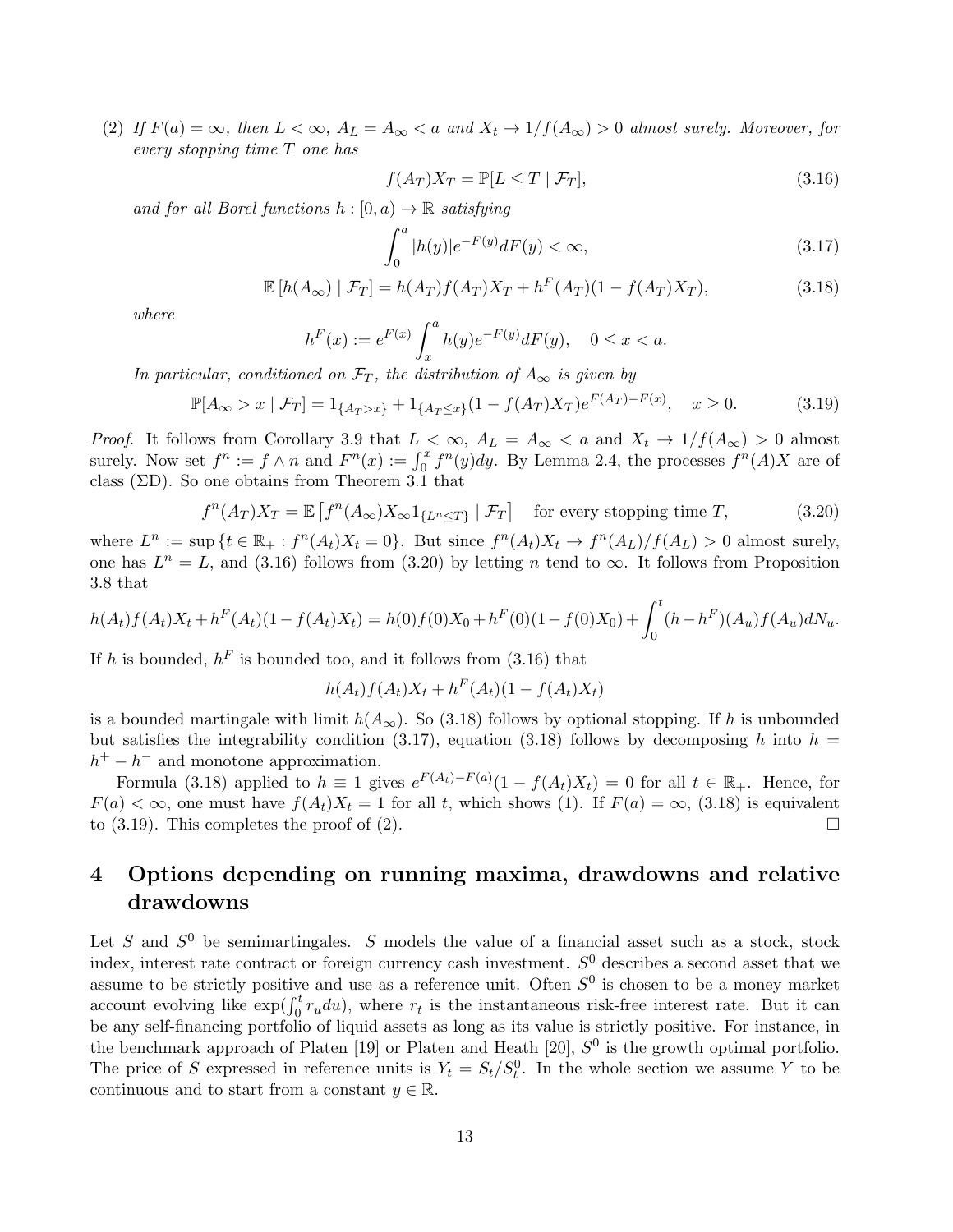### 4.1 Drawdown and relative drawdown

The drawdown process  $DD_t := \overline{Y}_t - Y_t$  is a nonnegative semimartingale and  $\overline{Y} - y$  an increasing process in  $\Sigma(DD)$ . If  $y > 0$ , the relative drawdown process  $rDD_t := DD_t/\overline{Y}_t = 1 - Y_t/\overline{Y}_t$  is well-defined and again a nonnegative semimartingale. By Lemma 2.4, it can be written as

$$
rDD_t = -\int_0^T \frac{dY_u}{\overline{Y}_u} + \log(\overline{Y}_t) - \log(y). \tag{4.1}
$$

In the special case where Y is a local martingale,  $DD$  and  $rDD$  are both nonnegative local submartingales of class (∑) with semimartingale decompositions  $DD_t = (y-Y_t)+(\overline{Y}_t-y)$  and (4.1), respectively. The following result is a consequence of Proposition 3.8 and will be crucial for the derivation of prices and hedging strategies for the options discussed in the next two subsections.

**Proposition 4.1** Let  $\lambda : [y, \infty) \to \mathbb{R}$  be a Borel function such that  $1/(x-\lambda(x))$  is positive and locally bounded on [y,  $\infty$ ). Denote

$$
T_{\lambda} := \inf \left\{ t \in \mathbb{R}_+ : Y_t = \lambda(\overline{Y}_t) \right\} \quad and \quad \Lambda(x) := \int_y^x \frac{dz}{z - \lambda(z)}, \quad x \ge y. \tag{4.2}
$$

Then for all Borel functions  $h : [y, \infty) \to \mathbb{R}$  satisfying

$$
\int_{y}^{\infty} |h(z)| e^{-\Lambda(z)} d\Lambda(z) < \infty,\tag{4.3}
$$

one has

$$
h(\overline{Y}_t)\frac{\overline{Y}_t - Y_t}{\overline{Y}_t - \lambda(\overline{Y}_t)} + h^{\Lambda}(\overline{Y}_t)\frac{Y_t - \lambda(\overline{Y}_t)}{\overline{Y}_t - \lambda(\overline{Y}_t)} = h^{\Lambda}(y) + \int_0^t \frac{(h^{\Lambda} - h)(\overline{Y}_u)}{\overline{Y}_u - \lambda(\overline{Y}_u)}dY_u, \quad t \in \mathbb{R}_+, \tag{4.4}
$$

where

$$
h^{\Lambda}(x) := e^{\Lambda(x)} \int_x^{\infty} h(z)e^{-\Lambda(z)}d\Lambda(z), \quad x \ge y.
$$

In particular, if  $T_{\lambda} < \infty$ , then

$$
h(\overline{Y}_{T_{\lambda}}) = h(\overline{Y}_{T}) \frac{\overline{Y}_{T} - Y_{T}}{\overline{Y}_{T} - \lambda(\overline{Y}_{T})} + h^{\Lambda}(\overline{Y}_{T}) \frac{Y_{T} - \lambda(\overline{Y}_{T})}{\overline{Y}_{T} - \lambda(\overline{Y}_{T})} + \int_{T}^{T_{\lambda}} \frac{(h^{\Lambda} - h)(\overline{Y}_{u})}{\overline{Y}_{u} - \lambda(\overline{Y}_{u})} dY_{u}
$$
(4.5)

for every stopping time  $T \leq T_{\lambda}$ .

*Proof.* Formula (4.4) follows from Proposition 3.8 applied to  $X = DD$ ,  $B = \overline{Y} - y$ ,  $a = \infty$ ,

$$
f(x) = \frac{1}{x + y - \lambda(x + y)}
$$

and  $\tilde{h}(x) = h(x + y)$  instead of h. Equation (4.5) is a consequence of (4.4) since for  $t = T_{\lambda}$ , the left side of (4.4) becomes  $h(\overline{Y}_{T_{\lambda}})$ . ).  $\Box$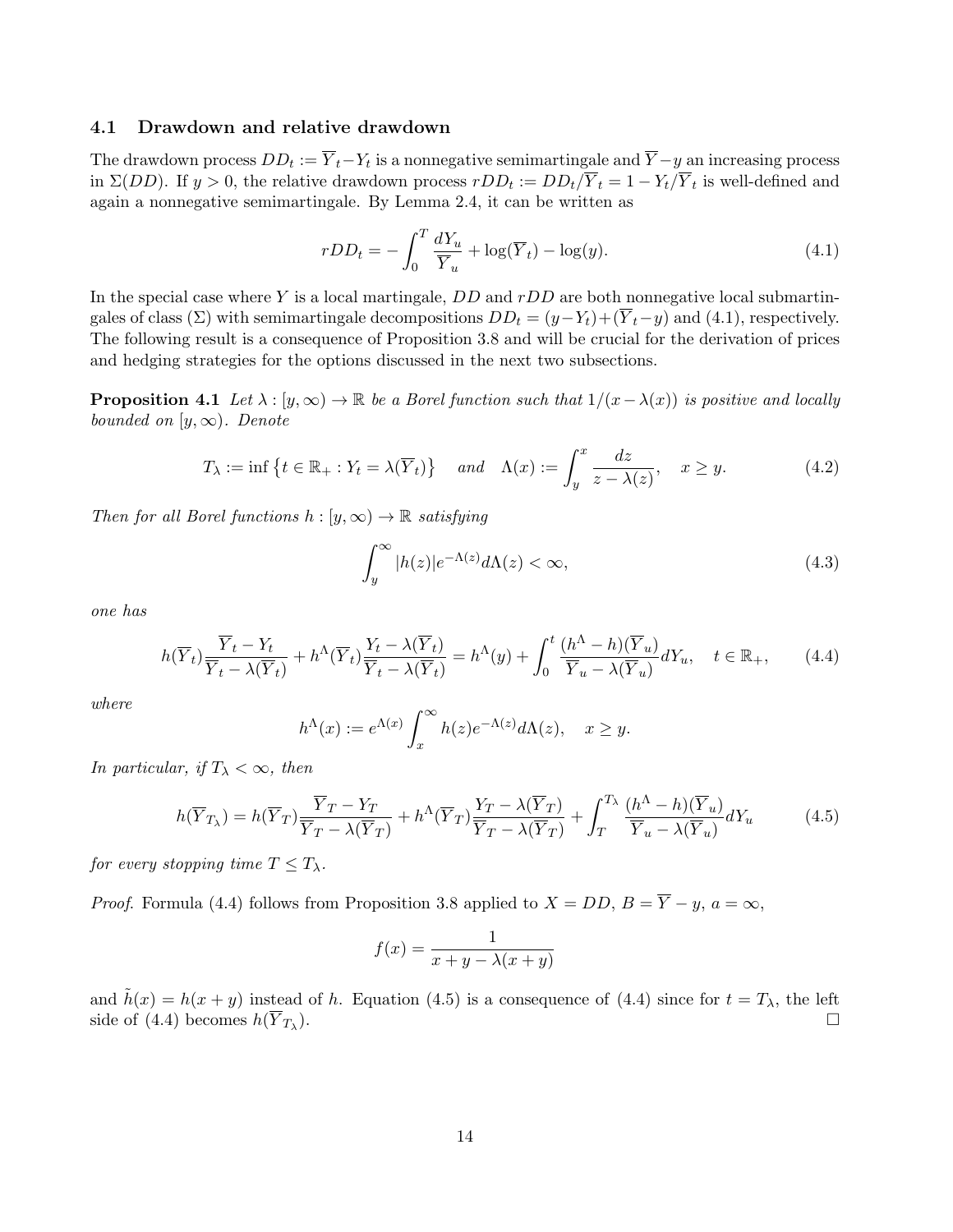### 4.2 Perpetual options

Let us first consider an option paying  $h(\overline{Y}_{T_c})$  units of the benchmark portfolio at time  $T_c$ , where  $h : [y, \infty) \to \mathbb{R}$  is a Borel function and  $T_c$  equals one of the following stopping times:

- 1. Stop-loss trigger:  $T_c = \inf \{ t \in \mathbb{R}_+ : Y_t = c \}$  for a constant  $c \in (0, y)$
- 2. Drawdown trigger:  $T_c = \inf \{ t \in \mathbb{R}_+ : DD_t = c \}$  for a constant  $c \in (0, y)$
- **3. Relative drawdown trigger:**  $T_c = \inf \{ t \in \mathbb{R}_+ : rDD_t = c \}$  for a constant  $c \in (0,1)$ .

(In the third case we assume  $y > 0$  so that the relative drawdown rDD is well-defined.)

The monetary payoff of the option is  $h(\overline{Y}_{T_c})S_{T_c}^0$ . But in the special case where  $S^0 \equiv 1$  (e.g., a money market account with zero interest), one has  $Y = S$ , and the option just pays  $h(S_{T_c})$  units of currency. If  $T_c$  is a stop-loss trigger, our option is similar to a lookback call paying  $(\overline{S}_T - K)^+$  at some deterministic maturity T. In case  $T_c$  is a drawdown trigger, it is related to the crash option introduced by Vecer [26], which pays c dollars the first time when  $\overline{S}_t - S_t$  exceeds c. In fact, in the special case where  $S^0 \equiv 1$ , our option is a generalization of the crash option. If  $T_c$  is a relative drawdown trigger, our option is related to a Russian option, which, in the case where the underlying follows a geometric Brownian motion, was shown to be optimally exercised at the first time when the relative drawdown hits a certain level  $c$  (see Shepp and Shiryaev [25]).

If one supposes  $\liminf_{t\to\infty} Y_t = 0$  almost surely, then  $T_c < \infty$  for all three specifications of  $T_c$  above. So the option will be triggered eventually, but in general  $T_c$  is not dominated by a constant  $T^* < \infty$ . Theoretically, an option like this requires counterparties with unlimited life spans, for instance, two financial institutions that are assumed to exist forever. Alternatively, one can understand such options as approximations or benchmark cases for options with finite maturity.

Note that the three stopping times above are of the form  $T_{\lambda} = \inf \{ t \in \mathbb{R}_+ : Y_t = \lambda(\overline{Y}_t) \}$  for

1. 
$$
\lambda \equiv c
$$
, \n2.  $\lambda(x) = x - c$ , \n3.  $\lambda(x) = x(1 - c)$ ,

respectively. In all three cases,  $1/(x - \lambda(x))$  is positive and locally bounded on [y,  $\infty$ ). So Proposition 4.1 applies, and formula (4.5) shows that the option can be perfectly replicated by trading in S and  $S^0$ . Its price at any stopping time  $T \leq T_c$  is

$$
\left(h(\overline{Y}_T)\frac{\overline{Y}_T - Y_T}{\overline{Y}_T - \lambda(\overline{Y}_T)} + h^{\Lambda}(\overline{Y}_T)\frac{Y_T - \lambda(\overline{Y}_T)}{\overline{Y}_T - \lambda(\overline{Y}_T)}\right)S_T^0\tag{4.6}
$$

since this is the amount needed to replicate the payoff with a self-financing trading strategy. The replicating strategy consists of holding at each time  $T \le u \le T_\lambda$ 

$$
\frac{(h^{\Lambda} - h)(\overline{Y}_{u})}{\overline{Y}_{u} - \lambda(\overline{Y}_{u})}
$$
 units of *S* (4.7)

and

$$
h(\overline{Y}_u) \frac{\overline{Y}_u - Y_u}{\overline{Y}_u - \lambda(\overline{Y}_u)} + h^{\Lambda}(\overline{Y}_u) \frac{Y_u - \lambda(\overline{Y}_u)}{\overline{Y}_u - \lambda(\overline{Y}_u)} - \frac{(h^{\Lambda} - h)(\overline{Y}_u)}{\overline{Y}_u - \lambda(\overline{Y}_u)} Y_u
$$
  
= 
$$
\frac{h(\overline{Y}_u)\overline{Y}_u - h^{\Lambda}(\overline{Y}_u)\lambda(\overline{Y}_u)}{\overline{Y}_u - \lambda(\overline{Y}_u)} \quad \text{units of } S^0.
$$
 (4.8)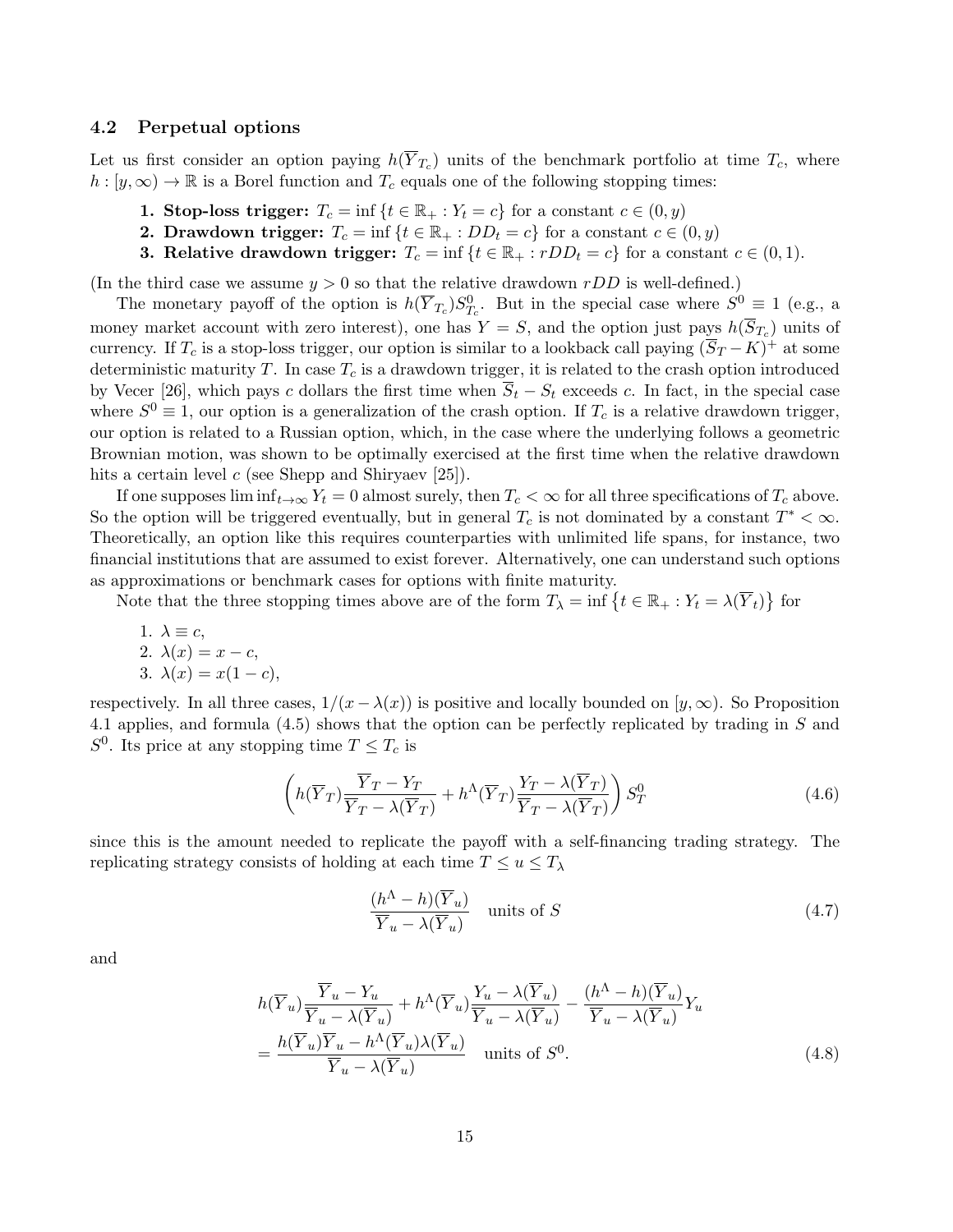For the three specifications of  $T_c$  above,  $\Lambda$  and  $h^{\Lambda}$  take the following forms:

1. 
$$
\Lambda(x) = \log(x - c) - \log(y - c), \qquad h^{\Lambda}(x) = (x - c) \int_x^{\infty} \frac{h(z)}{(z - c)^2} dz,
$$
  
\n2. 
$$
\Lambda(x) = (x - y)/c, \qquad h^{\Lambda}(x) = \frac{1}{c} e^{x/c} \int_x^{\infty} h(z) e^{-z/c} dz,
$$
  
\n3. 
$$
\Lambda(x) = \log(x/y)/c, \qquad h^{\Lambda}(x) = \frac{1}{c} x^{1/c} \int_x^{\infty} h(z) z^{-(1+c)/c} dz.
$$

So in all three cases the option is replicable, and there exist explicit expressions for the price and hedge of the option that do not depend on the particular form of  $S, S^0$  or Y.

#### 4.3 Options with finite maturity

We now consider the same options as in Subsection 4.2, except that there exists a deterministic maturity  $T^* < \infty$  at which the option is settled if  $T_c$  has not occurred until then. More precisely, the option payoff occurs at time  $T_c \wedge T^*$  and consists of

$$
h(\overline{Y}_{T_c})1_{\{T_c \le T^*\}} + H1_{\{T_c > T^*\}} \tag{4.9}
$$

units of  $S^0$ , where H is the settlement amount in the case that  $T_c$  does not happen until  $T^*$ . If one sets

$$
H = h(\overline{Y}_{T^*}) \frac{\overline{Y}_{T^*} - Y_{T^*}}{\overline{Y}_{T^*} - \lambda(\overline{Y}_{T^*})} + h^{\Lambda}(\overline{Y}_{T^*}) \frac{Y_{T^*} - \lambda(\overline{Y}_{T^*})}{\overline{Y}_{T^*} - \lambda(\overline{Y}_{T^*})},
$$
(4.10)

one obtains from formula (4.4) that the option can be replicated by trading in S and  $S^0$ . Now this is true even if  $\mathbb{P}[T_c = \infty] > 0$ . So it is not necessary to assume  $\liminf_{t\to\infty} Y_t = 0$  almost surely. It follows from the same arguments as in Subsection 4.2 that the price of the option at any stopping time  $T \leq T_c \wedge T^*$  is given by (4.6) and the hedging strategy by (4.7)–(4.8). In particular, if H is specified as in (4.10), the option is still replicable, and the price and hedging strategy can be given in closed form. On the other hand, if H is different from (4.10), for instance,  $H = 0$ , it cannot be expected that the option is replicable by trading in  $S$  and  $S^0$ . This will depend on the particular form of Y. And even if it is replicable, the hedging strategy and therefore also the price of the option will depend on the form of  $Y$ .

In the following we take a closer look at two special cases.

#### Nonnegative payoff with zero settlement

If h is nonnegative, then so is the random variable (4.10) on the set  $\{T_c > T^*\}$ , and it follows that the option with payoff function h and settlement  $H = 0$  is super-replicated by the hedging strategy  $(4.7)–(4.8).$ 

#### Hedging without borrowing

If

$$
h(z)z \ge h^{\Lambda}(z)\lambda(z) \quad \text{for all } z \ge y,
$$
\n
$$
(4.11)
$$

it follows from  $(4.8)$  that the hedge of the payoff  $(4.9)$  with H equal to  $(4.10)$  does not require taking short positions in  $S^0$ . So, provided that S is continuous and it is possible to lend money at zero interest or keep it in a safe, one can assume  $S^0 \equiv 1$  and therefore  $Y_t = S_t$ .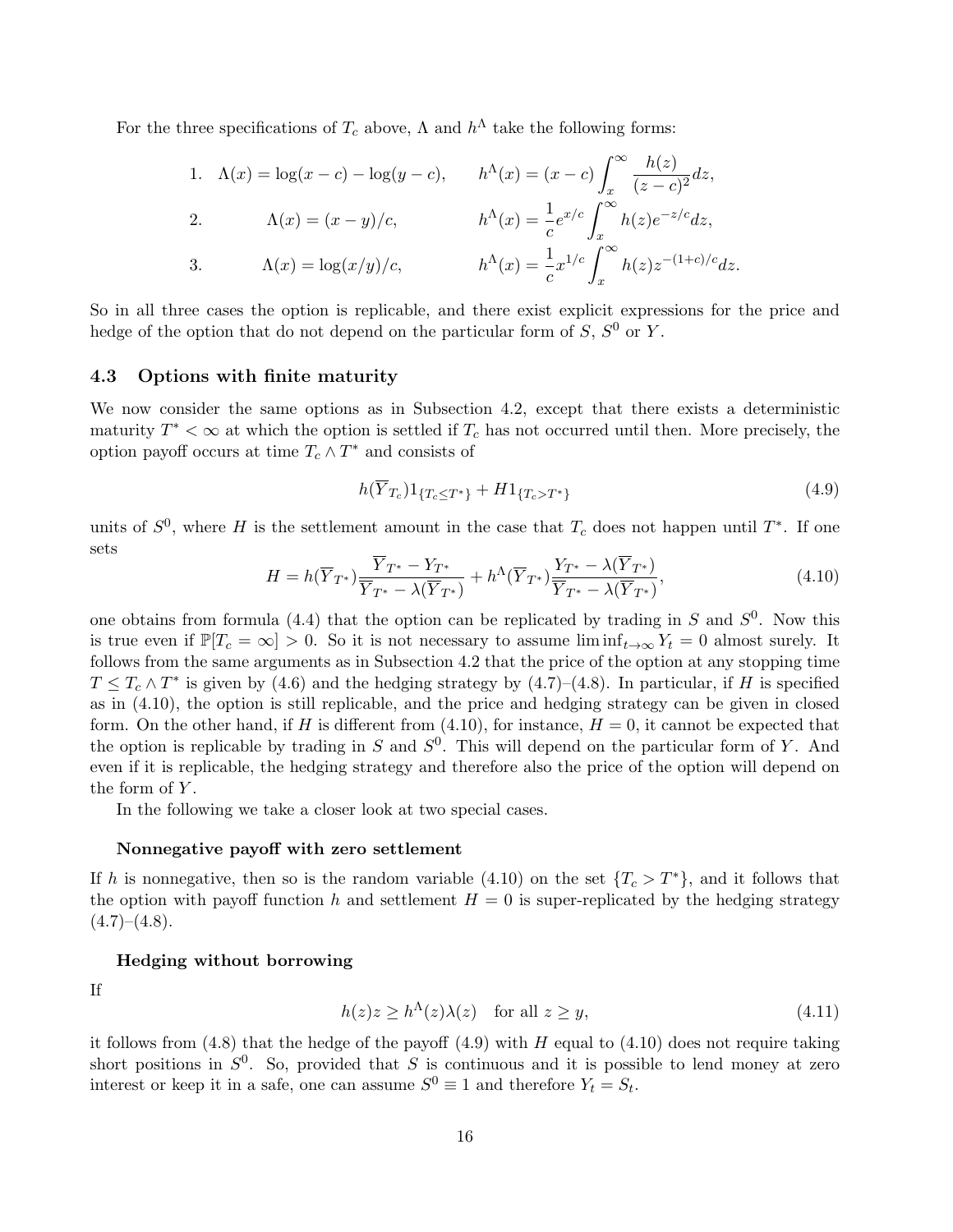Alternatively, if condition (4.11) holds, S is continuous and S<sup>0</sup> increasing (i.e.,  $S_t^0 \geq S_u^0$  for  $t \geq u$ ), one can use the hedging strategy corresponding to  $(S, 1)$  and an option with cash payoff

$$
h(\overline{S}_{T_c})1_{\{T_c \le T^*\}} + H1_{\{T_c > T^*\}} \quad \text{at time} \quad T_c \wedge T^* \tag{4.12}
$$

with

$$
H = h(\overline{S}_{T^*}) \frac{\overline{S}_{T^*} - S_{T^*}}{\overline{S}_{T^*} - \lambda(\overline{S}_{T^*})} + h^{\Lambda}(\overline{S}_{T^*}) \frac{S_{T^*} - \lambda(\overline{S}_{T^*})}{\overline{S}_{T^*} - \lambda(\overline{S}_{T^*})}
$$

and  $T_c$  defined in terms of  $Y = S$ , on the pair  $(S, S^0)$ . Then it is no longer self-financing, but it replicates (4.12) if the returns of the investments in  $S^0$  are continuously withdrawn from the hedging portfolio. Indeed, for

$$
\vartheta_t := \frac{(h^{\Lambda} - h)(\overline{S}_t)}{\overline{S}_t - \lambda(\overline{S}_t)} \quad \text{and} \quad V_t := h^{\Lambda}(S_0) + \int_0^t \vartheta_u dS_u,
$$

one obtains from formula (4.4) that

$$
V_{T_c \wedge T^*} = h(\overline{S}_{T_c}) 1_{\{T_c \le T^*\}} + H 1_{\{T_c > T^*\}}
$$

and from (4.11) together with (4.8) that  $V_t - \vartheta_t S_t \geq 0$ . So if one starts with initial capital  $V_0$  and keeps  $\vartheta_t$  shares of S and the cash amount  $V_t - \vartheta_t S_t$  invested in  $S^0$ , one obtains a portfolio that replicates the payoff (4.12) at time  $T_c \wedge T^*$  and, in addition, yields cumulative cash flows of

$$
\int_0^t (V_u - \vartheta_u S_u) \frac{dS_u^0}{S_u^0}, \quad 0 \le t \le T_c \wedge T^*.
$$
\n(4.13)

Equivalently, one could construct a self-financing investment strategy in  $(S, S^0)$  that super-replicates the option by reinvesting the cash flows  $(4.13)$  in  $S^0$ .

# 5 Distributions of maxima, maximum drawdowns and maximum relative drawdowns

In this section we first generalize a result of Lehoczky [9] on the distribution of the maximum of a stopped diffusion process. Then we calculate distributions of maximum drawdowns and maximum relative drawdowns of suitably stopped processes. Several authors have studied the distribution of the maximum drawdown of a Brownian motion (with or without drift) over a deterministic time interval  $[0, T]$ ; see, for instance, Berger and Whitt  $[4]$ , Douady et al.  $[6]$ , Graversen and Shiryaev [8], Magdon-Ismail et al. [11]. Vecer [26] and Pospisil and Vecer [21, 22] calculated expectations of drawdown-related random variables with PDE and PIDE methods. With the techniques developed here we will be able to derive conditional distributions of maximum drawdowns of a wide class of continuous-time stochastic processes on intervals of the form  $[T, R]$  for suitable stopping times T and R.

In the whole section, Y is a stochastic process starting from a constant  $y \in \mathbb{R}$  and taking values in an interval  $I \subset \mathbb{R}$ . We assume that there exists a strictly increasing continuous function  $s: I \to$ R such that  $M_t := s(Y_t)$  is a local martingale with continuous running maximum  $\overline{M}$ . Then the drawdown  $\overline{M}$  – M of M is a nonnegative process of class  $(\Sigma)$  with semimartingale decomposition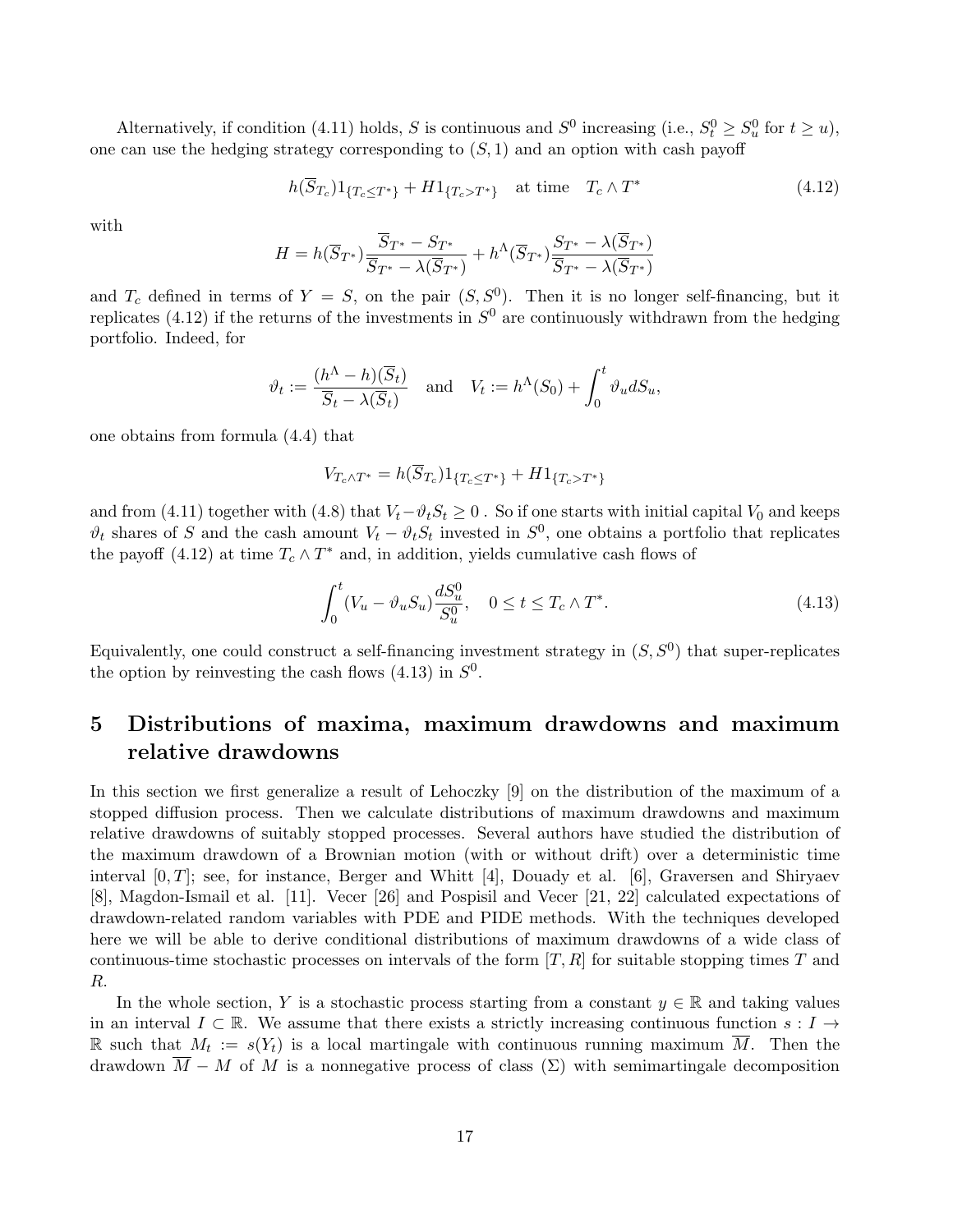$(m-M) + (\overline{M} - m)$ , where  $m := s(y)$ . If Y already is a local martingale with continuous running maximum  $\overline{Y}$ , one can choose  $s(x) = x$ . Or if Y is a diffusion of the form

$$
dY_t = \mu(Y_t)dt + \sigma(Y_t)dW_t, \quad Y_0 = y \in I,
$$
\n
$$
(5.1)
$$

where W is a Brownian motion and  $\mu, \sigma : I \to \mathbb{R}$  are deterministic functions such that

$$
\gamma(x) = 2 \int_y^x \frac{\mu(z)}{\sigma^2(z)} dz \quad \text{and} \quad \int_y^x e^{-\gamma(z)} dz \quad \text{are finite for all } x \in I,
$$
 (5.2)

s can be chosen as  $s(x) = \alpha + \beta \int_y^x e^{-\gamma(z)} dz$  for arbitrary constants  $\alpha \in \mathbb{R}$  and  $\beta > 0$ . For instance, if  $Y_t = W_t + \mu t$  for  $\mu \in \mathbb{R} \setminus \{0\}$ , then  $I = \mathbb{R}$  and one can take  $s(x) = -\text{sign}(\mu)e^{-2\mu x}$ . Or if Y is a Bessel process of dimension  $\delta = 2(1 - \nu) > 2$  starting at  $y > 0$ , one can choose  $I = (0, \infty)$  and  $s(x) = -x^{2\nu}$ .

Let us now consider a stopping time of the form

$$
T_{\lambda} := \inf \left\{ t \in \mathbb{R}_+ : Y_t \leq \lambda(\overline{Y}_t) \right\}
$$

for a Borel function  $\lambda$  mapping the interval  $[y,\infty) \cap I$  to the closure  $\overline{I}$  of I in  $[-\infty,\infty]$  such that  $\lambda(x) < x$  for all  $x \in [y, \sup I)$ . We extend s continuously to  $s : [y, \sup I] \to [-\infty, \infty]$  and denote

$$
g_{\lambda} = \sup \{ t \le T_{\lambda} : Y_t = \overline{Y}_t \} \quad \text{and} \quad \Lambda(x) = \int_y^x \frac{ds(z)}{s(z) - s \circ \lambda(z)}.
$$
 (5.3)

Then  $\Lambda$  is a well-defined increasing function from [y, sup I] to [0,  $\infty$ ]. We start with a result on the distribution of the maximum attained by Y until time  $T_{\lambda}$ .

**Proposition 5.1** Let  $a_n$ ,  $n \in \mathbb{N}$ , be an increasing sequence in  $(y, \sup I)$  with limit  $a \in (y, \sup I]$  and  $\varepsilon_n$ ,  $n \in \mathbb{N}$ , a decreasing sequence in  $(0, \infty)$  such that  $\lambda(x) \leq x - \varepsilon_n$  for  $y \leq x \leq a_n$ . Assume that

$$
\overline{Y}_{T_{\lambda}} < a \quad and \quad Y_{T_{\lambda}} = \lambda(\overline{Y}_{T_{\lambda}}). \tag{5.4}
$$

Then  $\Lambda(a) = \infty$ ,  $g_{\lambda} < T_{\lambda}$ ,  $Y_{T_{\lambda}} < Y_{g_{\lambda}} = Y_{T_{\lambda}}$  and

$$
\mathbb{P}[g_{\lambda} \leq T \mid \mathcal{F}_T] = \frac{s(\overline{Y}_T) - s(Y_T)}{s(\overline{Y}_T) - s \circ \lambda(\overline{Y}_T)}\tag{5.5}
$$

for every stopping time  $T \leq T_{\lambda}$ . Moreover, for all Borel functions  $h : [y, a) \to \mathbb{R}$  satisfying

$$
\int_{y}^{a} |h(z)| e^{-\Lambda(z)} d\Lambda(z) < \infty,
$$

one has

$$
\mathbb{E}\left[h(\overline{Y}_{T_{\lambda}}) \mid \mathcal{F}_{T}\right] = \frac{h(\overline{Y}_{T})[s(\overline{Y}_{T}) - s(Y_{T})] + h^{\Lambda}(\overline{Y}_{T})[s(Y_{T}) - s \circ \lambda(\overline{Y}_{T})]}{s(\overline{Y}_{T}) - s \circ \lambda(\overline{Y}_{T})},\tag{5.6}
$$

where

$$
h^{\Lambda}(x) = e^{\Lambda(x)} \int_{x}^{a} h(z)e^{-\Lambda(z)}d\Lambda(z), \quad x \ge y.
$$

In particular,

$$
\mathbb{P}[\overline{Y}_{T_{\lambda}} > x \mid \mathcal{F}_T] = 1_{\{\overline{Y}_T > x\}} + 1_{\{\overline{Y}_T \le x\}} \frac{s(Y_T) - s \circ \lambda(Y_T)}{s(\overline{Y}_T) - s \circ \lambda(\overline{Y}_T)} e^{\Lambda(\overline{Y}_T) - \Lambda(x)} \quad \text{for } x \ge y. \tag{5.7}
$$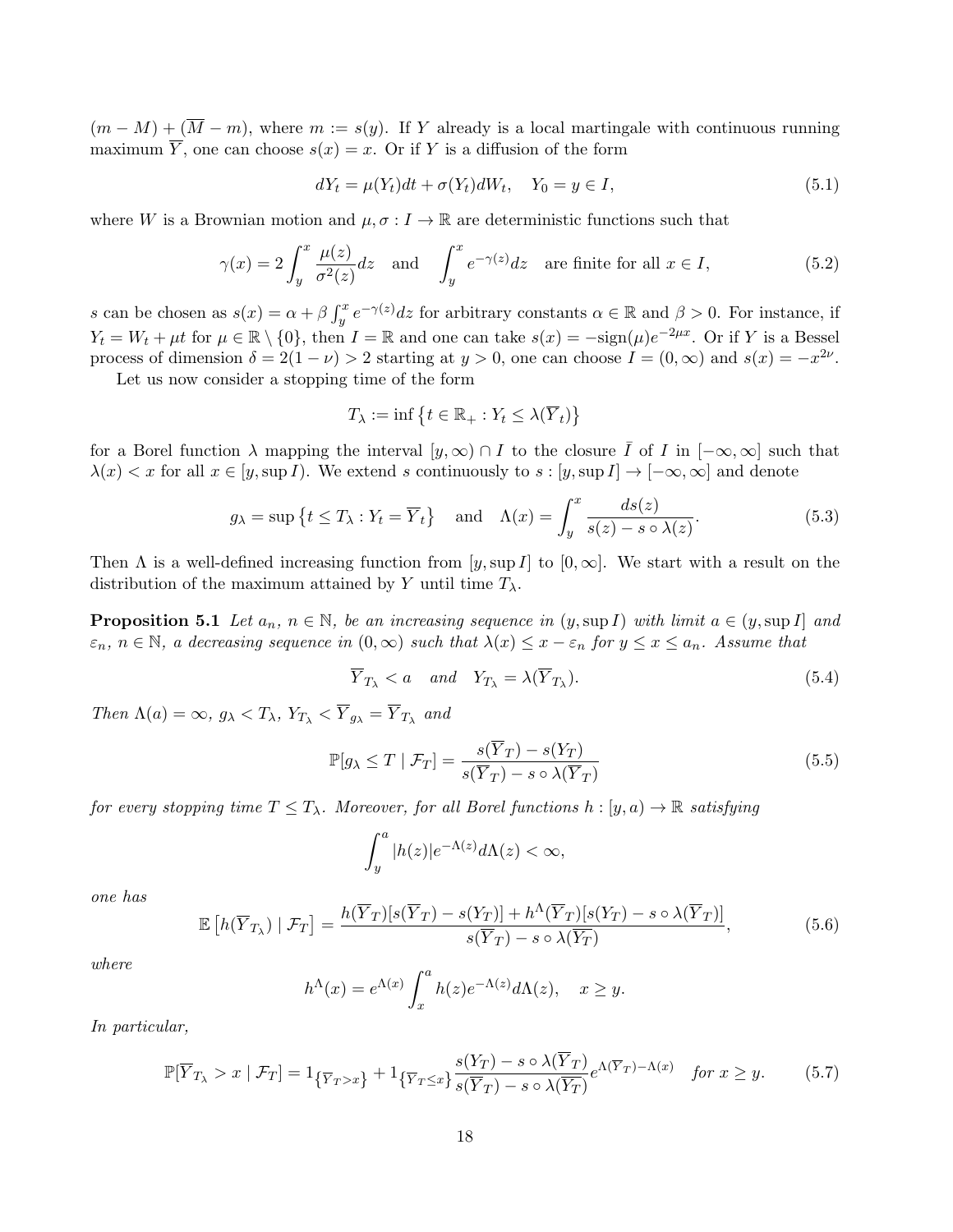*Proof.*  $X_t = s(\overline{Y}_{t \wedge T_\lambda}) - s(Y_{t \wedge T_\lambda})$  is a nonnegative process of class  $(\Sigma)$  starting at 0 with decomposition  $(s(y) - s(Y_{t \wedge T_{\lambda}})) + (s(\overline{Y}_{t \wedge T_{\lambda}}) - s(y)).$  The function  $f : \mathbb{R}_{+} \to \mathbb{R}_{+}$  given by

$$
f(x) := 1_{\{x < s(a) - s(y)\}} \frac{1}{x + s(y) - s \circ \lambda \circ s^{-1}(x + s(y))}
$$

satisfies the assumptions of Theorem 3.10 with  $\tilde{a}_n = s(a_n) - s(y)$  and  $\tilde{a} = s(a) - s(y)$  instead of  $a_n$ and a. Condition (5.4) guarantees that the process

$$
f(s(\overline{Y}_{t\wedge T_{\lambda}}) - s(y))X_t = 1_{\{\overline{Y}_{t\wedge T_{\lambda}
$$

takes values in [0, 1] and converges to 1 almost surely. So it follows from Theorem 3.10 that  $\Lambda(a)$  =  $\int_0^{\tilde{a}} f(x)dx = \infty$ ,  $g_{\lambda} < T_{\lambda}$ ,  $Y_{T_{\lambda}} < \overline{Y}_{g_{\lambda}} = \overline{Y}_{T_{\lambda}}$  and

$$
\mathbb{P}[g_{\lambda} \leq T \mid \mathcal{F}_T] = \frac{s(\overline{Y}_T) - s(Y_T)}{s(\overline{Y}_T) - s \circ \lambda(\overline{Y}_T)}
$$

for all stopping times  $T \leq T_{\lambda}$ . Formulas (5.6)–(5.7) follow from Theorem 3.10 applied to the function

$$
\tilde{h}(x) = h(s^{-1}(x + s(y))), \quad 0 \le x < \tilde{a}.
$$

**Remark 5.2** If Y is a nonnegative local martingale starting at 1 such that  $\overline{Y}$  is continuous and  $Y_t \to 0$  almost surely, then formula (5.7) with  $T = 0$ ,  $s(x) = x$  and  $\lambda \equiv 0$  yields that  $1/\overline{Y}_{\infty}$  is uniformly distributed on the interval  $(0, 1)$ . This is Doob's maximal identity, which was studied in depth by Mansuy and Yor [12] and Nikeghbali and Yor [17].

**Remark 5.3** If Y is of the form  $dY_t = \mu(Y_t)dt + \sigma(Y_t)dW_t$  for a Brownian motion W such that (5.2) holds, set  $\gamma(x) = 2 \int_y^x \mu(z) / \sigma^2(z) dz$  and  $s(x) = \alpha + \beta \int_y^x e^{-\gamma(z)} dz$  for constants  $\alpha \in \mathbb{R}$  and  $\beta > 0$ . If  $\lambda : [y, \infty) \cap I \to \overline{I}$  is a Borel function satisfying the assumptions of Proposition 5.1 for some  $a \leq \infty$ , the function  $\Lambda$  defined in (5.3) becomes

$$
\Lambda(x) = \int_{y}^{x} \frac{e^{-\gamma(z)}dz}{\int_{\lambda(z)}^{z} e^{-\gamma(u)}du},
$$

and one obtains from Proposition 5.1 that for all stopping times  $T \leq T_{\lambda}$ ,

$$
\mathbb{P}[g_{\lambda} \leq T \mid \mathcal{F}_T] = \frac{\int_{Y_T}^{\overline{Y}_T} e^{-\gamma(z)} dz}{\int_{\lambda(\overline{Y}_T)}^{\overline{Y}_T} e^{-\gamma(z)} dz}
$$

and

$$
\mathbb{P}[\overline{Y}_{T_{\lambda}} > x \mid \mathcal{F}_T] = 1_{\{\overline{Y}_T > x\}} + 1_{\{\overline{Y}_T \le x\}} \frac{\int_{\lambda(\overline{Y}_T)}^{Y_T} e^{-\gamma(z)} dz}{\int_{\lambda(\overline{Y}_T)}^{\overline{Y}_T} e^{-\gamma(z)} dz} \exp\left(-\int_{\overline{Y}_T}^x \frac{e^{-\gamma(z)} dz}{\int_{\lambda(z)}^z e^{-\gamma(u)} du}\right) \text{ for } x \ge y. \tag{5.8}
$$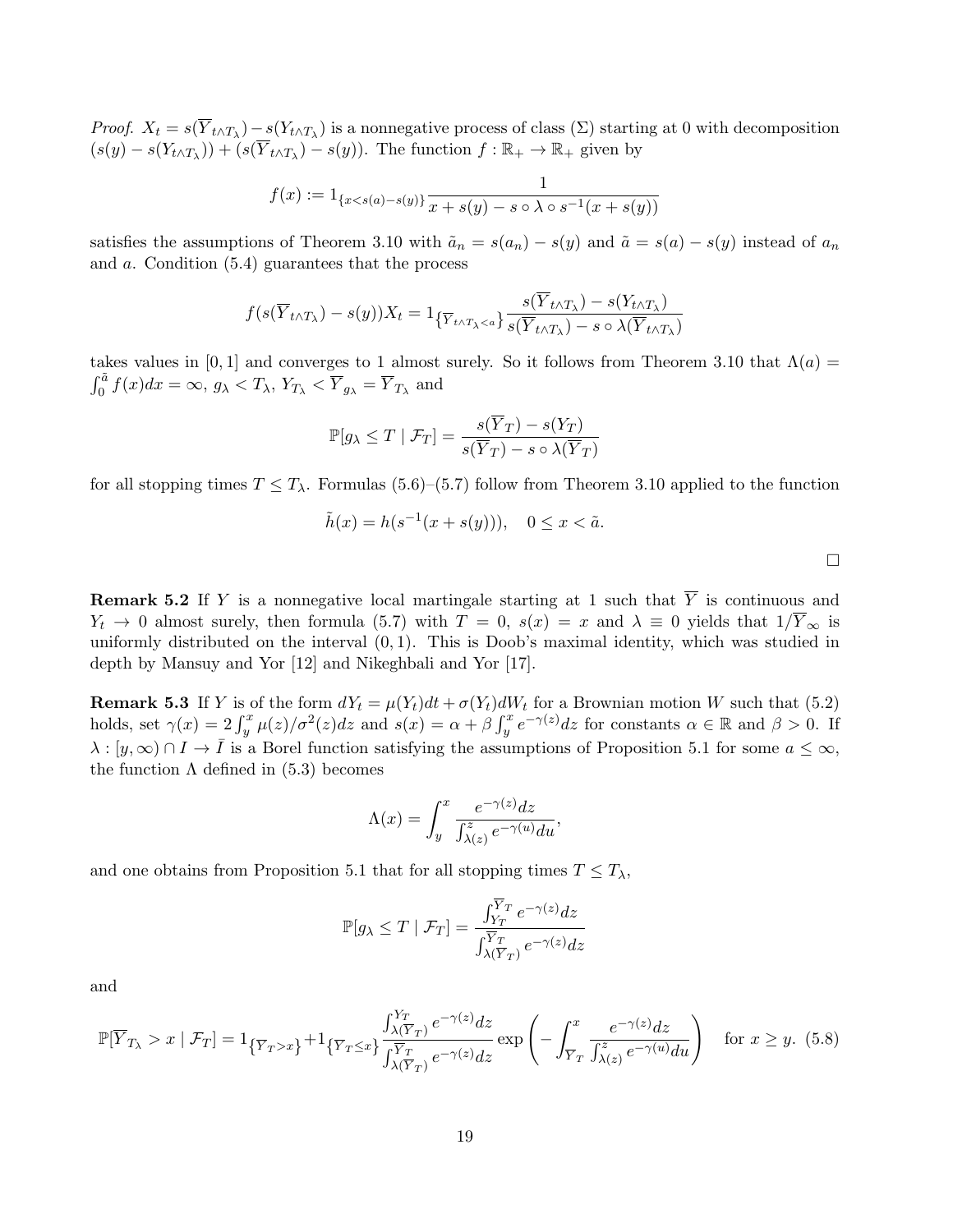In the special case  $\lambda \equiv c$ , (5.8) reduces to

$$
\mathbb{P}[\overline{Y}_{T_{\lambda}} > x \mid \mathcal{F}_T] = 1_{\{\overline{Y}_T > x\}} + 1_{\{\overline{Y}_T \le x\}} \frac{\int_c^{Y_T} e^{-\gamma(z)} dz}{\int_c^x e^{-\gamma(z)} dz} \quad \text{for } x \ge y,
$$

and for  $\lambda(x) = x - c$  it becomes

$$
\mathbb{P}[\overline{Y}_{T_{\lambda}} > x \mid \mathcal{F}_T] = 1_{\left\{ \overline{Y}_T > x \right\}} + 1_{\left\{ \overline{Y}_T \le x \right\}} \frac{\int_{\overline{Y}_T - c}^{Y_T} e^{-\gamma(z)} dz}{\int_{\overline{Y}_T - c}^{\overline{Y}_T} e^{-\gamma(z)} dz} \exp\left(-\int_{\overline{Y}_T}^x \frac{e^{-\gamma(z)} dz}{\int_{z-c}^z e^{-\gamma(u)} du}\right) \text{ for } x \ge y.
$$

For  $T = 0$ , this gives

$$
\mathbb{P}[\overline{Y}_{T_{\lambda}} > x] = \exp\left(-\int_{y}^{x} \frac{e^{-\gamma(z)}dz}{\int_{z-c}^{z} e^{-\gamma(u)}du}\right) \text{ for } x \ge y,
$$

which (in the case  $y = 0$ ) is formula (3) of Lehoczky [9].

If  $y > 0$  and  $\lambda(x) = x(1 - c)$ , one obtains

$$
\mathbb{P}[\overline{Y}_{T_{\lambda}} > x \mid \mathcal{F}_T] = 1_{\left\{\overline{Y}_T > x\right\}} + 1_{\left\{\overline{Y}_T \le x\right\}} \frac{\int_{\overline{Y}_T}^{Y_T} (1-c) e^{-\gamma(z)} dz}{\int_{\overline{Y}_T}^{\overline{Y}_T} (1-c) e^{-\gamma(z)} dz} \exp\left(-\int_{\overline{Y}_T}^x \frac{e^{-\gamma(z)} dz}{\int_{z(1-c)}^z e^{-\gamma(u)} du}\right) \text{ for } x \ge y.
$$

The following proposition gives sufficient conditions for assumption (5.4) to hold.

**Proposition 5.4** Assume Y is continuous and let  $a \in (y, \sup I]$ . Then both of the following conditions  $imply (5.4):$ 

- (1)  $s(y) > 0$ ,  $s(Y_t) \to 0$  almost surely,  $Y_t < a$  for all t and  $s \circ \lambda(x) \geq 0$  for all  $x \in [y, a)$
- $(2)$   $s(\overline{Y}_{\infty}) = \Lambda(a) = \infty$

*Proof.* Under assumption (1) one has  $\overline{Y}_{\infty} < a$  and

$$
\frac{s(\overline{Y}_t) - s(Y_t)}{s(\overline{Y}_t) - s \circ \lambda(\overline{Y}_t)} \ge \frac{s(\overline{Y}_t) - s(Y_t)}{s(\overline{Y}_t)} \to 1 \text{ almost surely.}
$$

It follows that  $Y_{T_{\lambda}} < a$  and  $Y_{T_{\lambda}} = \lambda(Y_{T_{\lambda}})$ .

If condition (2) holds, then  $\int_0^\infty f(x)dx = \infty$  for the function

$$
f(x) = 1_{\{0 \le x < s(a) - s(y)\}} \frac{1}{x + s(y) - s \circ \lambda \circ s^{-1}(x + s(y))}.
$$

Since  $X_t = s(\overline{Y}_t) - s(Y_t)$  is a nonnegative continuous process of class  $(\Sigma)$  with decomposition  $X_t =$  $(s(y)-s(Y_t)) + (s(\overline{Y}_t)-s(y)),$  it follows from Corollary 2.6 that inf  $\{t \in \mathbb{R}_+ : f(s(\overline{Y}_t)-s(y))X_t \geq 1\}$  $\infty$ . This implies  $T_{\lambda} < \infty$ , and (5.4) follows.

In the following results we derive distributions of maximum drawdowns and maximum relative drawdowns. We denote by  $DD_t = \overline{Y}_t - Y_t$  the drawdown of Y and, provided that  $y > 0$ , by  $rDD_t =$  $DD_t/\overline{Y}_t = 1 - Y_t/\overline{Y}_t$  the relative drawdown of Y.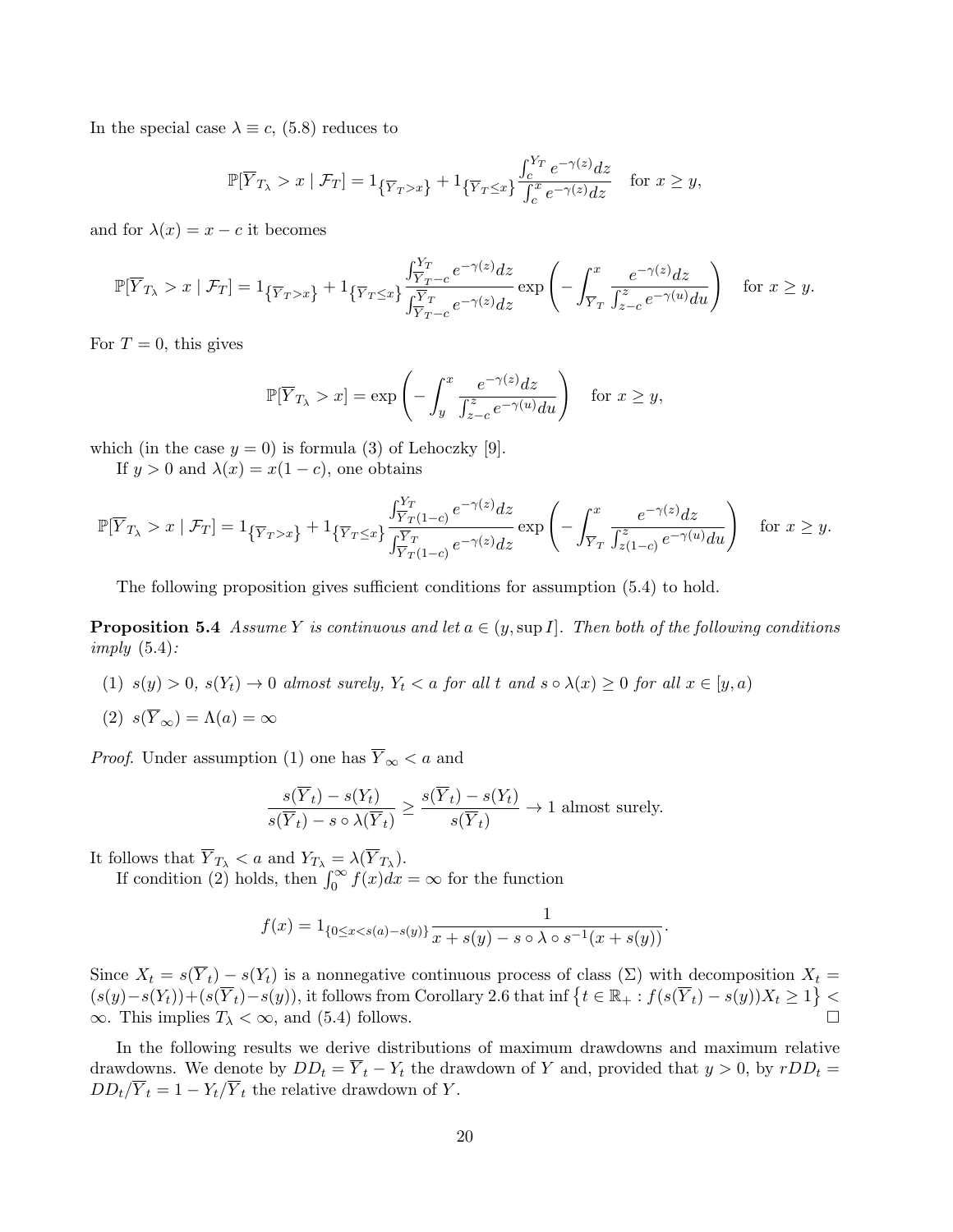**Proposition 5.5** Assume Y is continuous with  $s(y) > 0$  and  $s(Y_t) \to 0$  almost surely. Let  $T < \infty$ be a stopping time and K an  $\mathcal{F}_T$ -measurable random variable such that  $0 \leq s(K) < s(Y_T)$ . Denote  $T_K = \inf \{ t \geq T : Y_t = K \}.$  Then one has for all  $x \geq 0$ 

$$
\mathbb{P}\left[\sup_{t\in[T,T_K]\cap\mathbb{R}_+} DD_t > x \mid \mathcal{F}_T\right] = 1_{\{\overline{Y}_T - K > x\}} + 1_{\{\overline{Y}_T - K \le x\}} \frac{s(Y_T) - s(K)}{s(K+x) - s(K)}.
$$
(5.9)

If, in addition,  $y > 0$ , then

$$
\mathbb{P}\left[\sup_{t\in[T,T_K]\cap\mathbb{R}_+}rDD_t > x \mid \mathcal{F}_T\right] = 1_{\left\{1-K/\overline{Y}_T > x\right\}} + 1_{\left\{1-K/\overline{Y}_T \le x < 1\right\}} \frac{s(Y_T) - s(K)}{s(K/(1-x)) - s(K)}.\tag{5.10}
$$

*Proof.* First assume that  $T = 0$  and K is a constant. Then Y with  $\lambda \equiv K$  and  $a = \sup I$  fulfills condition (1) of Proposition 5.4. Indeed, it is part of the assumptions that  $s(y) > 0$ ,  $s(Y_t) \to 0$ almost surely and  $s \circ \lambda(x) = s(K) \geq 0$  for all  $x \in [y, a)$ . To see that  $Y_t < a$  for all t, denote  $R =$ inf  $\{t \in \mathbb{R}_+ : s(Y_t) = 0\}$  and notice that  $M_{t \wedge R} = s(Y_{t \wedge R})$  is a nonnegative local martingale starting at  $s(y) > 0$  and converging to zero almost surely. Therefore, it follows from Doob's maximal identity that  $s(y)/s(Y_R)$  is uniformly distributed on the interval  $(0, 1)$  (see Remark 5.2). In particular,  $s(a) = \infty$ , and hence,  $Y_t < a$  for all t. It now follows from Proposition 5.4 that the conditions of Proposition 5.1 are fulfilled. Moreover,

$$
\sup_{t \in [T,T_K] \cap \mathbb{R}_+} DD_t = \overline{Y}_{T_K} - K \quad \text{and} \quad \sup_{t \in [T,T_K] \cap \mathbb{R}_+} rDD_t = 1 - K/\overline{Y}_{T_K}.
$$

So (5.9) and (5.10) can be deduced from formula (5.7). In the general case, the proposition follows by considering the process  $\tilde{Y}_t = Y_{T+t}$  in the filtration  $\tilde{\mathcal{F}}_t = \mathcal{F}_{T+t}$  and conditioning on  $\mathcal{F}_T$ .

**Proposition 5.6** Assume Y is continuous and  $s(\overline{Y}_{\infty}) = \infty$ . Let  $T < \infty$  be a stopping time and K a  $[0, \infty]$ -valued  $\mathcal{F}_T$ -measurable random variable such that  $\overline{Y}_T < K \leq \overline{Y}_{\infty}$ . Denote  $T_K = \inf \{ t \geq T : \overline{Y}_t = K \}.$  Then

$$
\mathbb{P}[Y_t \ge \lambda(\overline{Y}_t) \text{ for all } t \in [T, T_K] \cap \mathbb{R}_+ \mid \mathcal{F}_T] = \left(\frac{s(Y_T) - s \circ \lambda(\overline{Y}_T)}{s(\overline{Y}_T) - s \circ \lambda(\overline{Y}_T)}\right)^+ e^{\Lambda(\overline{Y}_T) - \Lambda(K)}.\tag{5.11}
$$

*Proof.*  $X_t = s(\overline{Y}_t) - s(Y_t)$  is a nonnegative process of class  $(\Sigma)$  with decomposition  $(s(y) - s(Y_t))$  +  $(s(\overline{Y}_t) - s(y))$  and

$$
f(x) = \frac{1}{x + s(y) - s \circ \lambda \circ s^{-1}(x + s(y))}
$$

a nonnegative Borel function from  $[0, s(\sup I) - s(y))$  to  $\mathbb{R}_+$ . Since  $Y_t \ge \lambda(\overline{Y}_t)$  is equivalent to  $f(s(\overline{Y}_t)-s(y))X_t\leq 1\ \text{and}\ T_K=\inf\big\{t\geq T: s(\overline{Y}_t)-s(y)=s(K)-s(y)\big\},$  one obtains from Corollary 2.6 that

$$
\mathbb{P}[Y_t \ge \lambda(\overline{Y}_t) \text{ for all } t \in [T, T_K] \cap \mathbb{R}_+ | \mathcal{F}_T]
$$
\n
$$
= \left(\frac{s(Y_T) - s \circ \lambda(\overline{Y}_T)}{s(\overline{Y}_T) - s \circ \lambda(\overline{Y}_T)}\right)^+ \exp\left(-\int_{s(\overline{Y}_T) - s(y)}^{s(K) - s(y)} f(x) dx\right)
$$
\n
$$
= \left(\frac{s(Y_T) - s \circ \lambda(\overline{Y}_T)}{s(\overline{Y}_T) - s \circ \lambda(\overline{Y}_T)}\right)^+ \exp\left(\Lambda(\overline{Y}_T) - \Lambda(K)\right).
$$

 $\Box$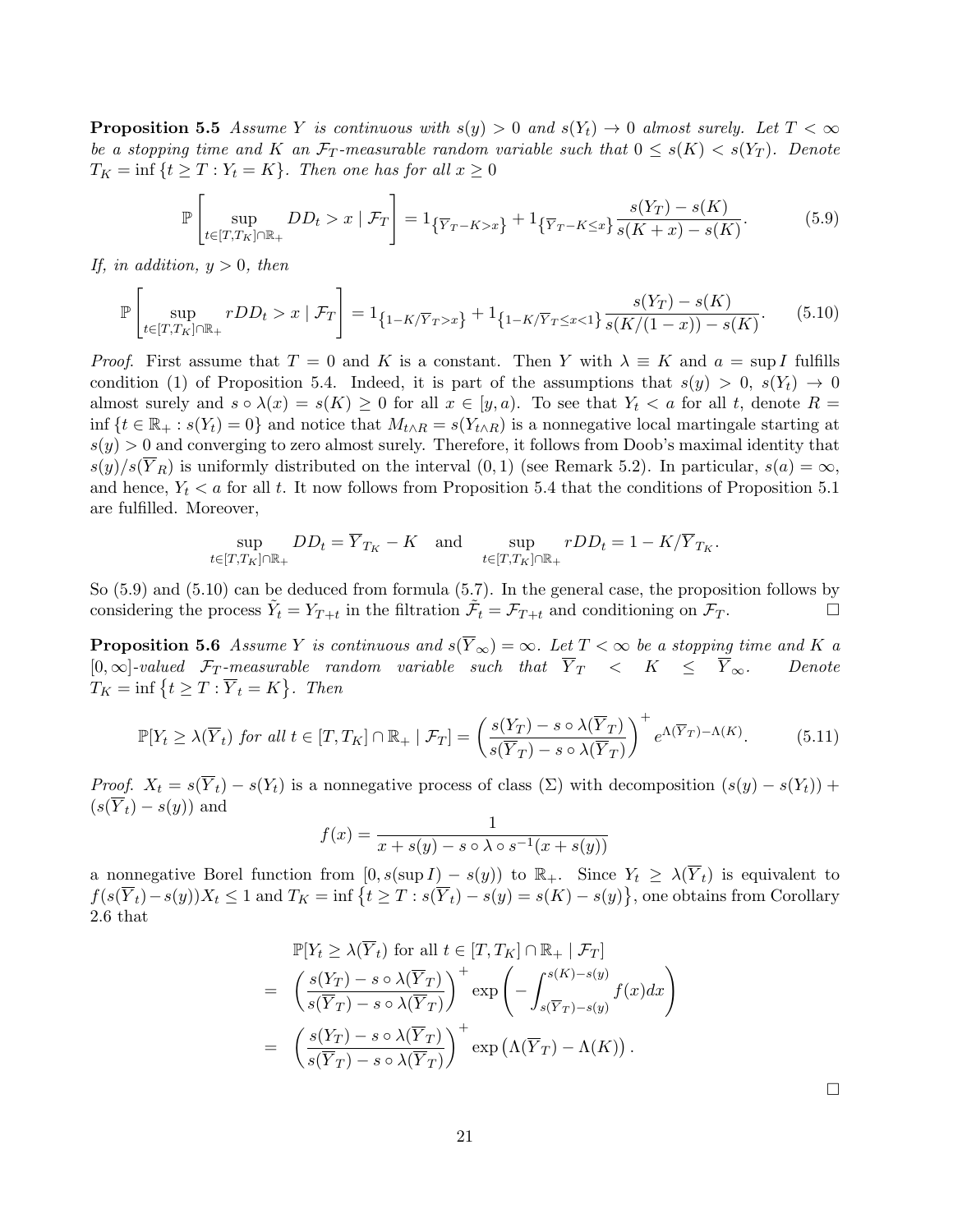Corollary 5.7 If the assumptions of Proposition 5.6 hold, then

$$
\mathbb{P}\left[\sup_{t\in[T,T_K]\cap\mathbb{R}_+} DD_t \leq x \mid \mathcal{F}_T\right] = \left(\frac{s(Y_T) - s(\overline{Y}_T - x)}{s(\overline{Y}_T) - s(\overline{Y}_T - x)}\right)^+ \exp\left(-\int_{\overline{Y}_T}^K \frac{ds(z)}{s(z) - s(z - x)}\right) \tag{5.12}
$$

for every constant  $x > 0$  such that  $y - x \in \overline{I}$ . If, in addition,  $y > 0$ , then

$$
\mathbb{P}\left[\sup_{t\in[T,T_K]\cap\mathbb{R}_+}rDD_t\leq x\mid\mathcal{F}_T\right]=\left(\frac{s(Y_T)-s([1-x]\overline{Y}_T)}{s(\overline{Y}_T)-s([1-x]\overline{Y}_T)}\right)^+\exp\left(-\int_{\overline{Y}_T}^K\frac{ds(z)}{s(z)-s([1-x]z)}\right) \tag{5.13}
$$

for each  $x > 0$  such that inf  $\{(1 - x)z : z \in [y, \sup I)\} \in \overline{I}$ .

*Proof.* Formula (5.12) follows from Proposition 5.6 applied to the function  $\lambda(z) = z-x$ . The condition  $y-x \in \overline{I}$  ensures that  $\lambda([y,\infty) \cap I) \subset \overline{I}$ . Formula (5.13) is obtained from Proposition 5.6 applied to the function  $\lambda(z) = (1-x)z$ . inf  $\{(1-x)z : z \in [y, \sup I)\}\in \overline{I}$  implies that  $\lambda([y, \infty) \cap I) \subset \overline{I}$ .

**Remark 5.8** In the case where Y is a local martingale, one can choose  $s(x) = x$ , and formulas  $(5.12)–(5.13)$  become

$$
\mathbb{P}\left[\sup_{t\in[T,T_K]\cap\mathbb{R}_+} DD_t \leq x \mid \mathcal{F}_T\right] = 1_{\{x>0\}} \left(1 - \frac{DD_T}{x}\right)^+ \exp\left(\frac{\overline{Y}_T - K}{x}\right)
$$

and

$$
\mathbb{P}\left[\sup_{t\in[T,T_K]\cap\mathbb{R}_+}rDD_t\leq x\mid \mathcal{F}_T\right]=1_{\{x>0\}}\left(1-\frac{rDD_T}{x}\right)^+\left(\frac{\overline{Y}_T}{K}\right)^{1/x}.
$$

On the other hand, if Y is of the form  $dY_t = \mu(Y_t)dt + \sigma(Y_t)dW_t$  such that (5.2) holds and

$$
\int_y^{\overline{Y}_{\infty}} e^{-\gamma(y)}dy = \infty,
$$

then for every  $[0,\infty]$ -valued  $\mathcal{F}_T$ -measurable random variable K satisfying  $\overline{Y}_T < K \leq \overline{Y}_{\infty}$ , one can denote  $T_K = \inf \{ t \geq T : Y_t = K \}$  and obtain from Corollary 5.7 that for all  $x \geq 0$ ,

$$
\mathbb{P}\left[\sup_{t\in[T,T_K]\cap\mathbb{R}_+} DD_t \leq x \mid \mathcal{F}_T\right] = \left(\frac{\int_{\overline{Y}_T-x}^{Y_T} e^{-\gamma(z)}dz}{\int_{\overline{Y}_T-x}^{\overline{Y}_T} e^{-\gamma(z)}dz}\right)^+ \exp\left(-\int_{\overline{Y}_T}^K \frac{e^{-\gamma(z)}dz}{\int_{z-x}^z e^{-\gamma(u)}du}\right)
$$

for every constant  $x > 0$  such that  $y - x \in \overline{I}$ . If in addition  $y > 0$ , then

$$
\mathbb{P}\left[\sup_{t\in[T,T_K]\cap\mathbb{R}_+}rDD_t\leq x\mid\mathcal{F}_T\right]=\left(\frac{\int_{(1-x)\overline{Y}_T}^{Y_T}e^{-\gamma(z)}dz}{\int_{(1-x)\overline{Y}_T}^{\overline{Y}_T}e^{-\gamma(z)}dz}\right)^+\exp\left(-\int_{\overline{Y}_T}^K\frac{e^{-\gamma(z)}dz}{\int_{(1-x)z}^ze^{-\gamma(u)}du}\right)
$$

for each  $x > 0$  such that inf  $\{(1 - x)z : z \in [y, \sup I)\}\in \overline{I}$ .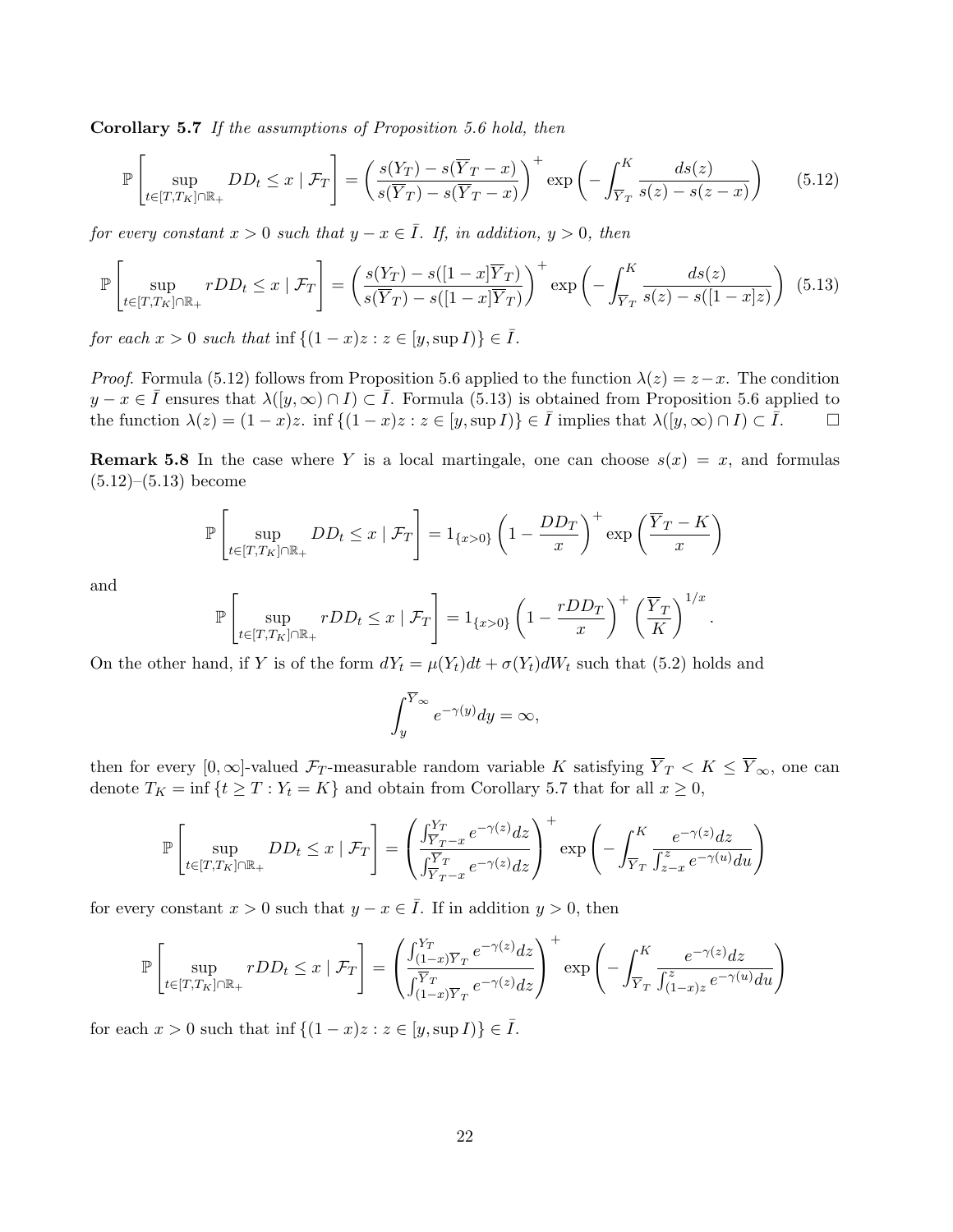# References

- [1] J. Azéma, P.A. Meyer, M. Yor (1992). Martingales relatives. Sém. Proba. XXVI, Lecture Notes in Mathematics 1526, 307–321.
- [2] J. Azéma, M. Yor (1979). Une solution simple au problème de Skorokhod. Sém. Proba. XIII, Lecture Notes in Mathematics 721, 90–115 and 625–633.
- [3] J. Azéma, M. Yor (1992). Sur les zéros des martingales continues. Sém. Proba. XXVI, Lecture Notes in Mathematics 1526, 248–306.
- [4] A.W. BERGER, W. WHITT (1995). Maximum values in queuing processes. Prob. Eng. Inf. Sciences 9, 375–409.
- [5] C. DELLACHERIE, P.A. MEYER (1980). Probabilités et Potentiel. Chapitres V à VIII. Théorie des Martingales. Revised Edition. Hermann, Paris.
- [6] R. Douady, A. Shiryaev, M. Yor (2000). On probability characteristics of downfall in a standard Brownian motion. Theory Prob. Appl. 44, 29–38.
- [7] K.D. Elworthy, X.M. Li, M. Yor (1999). The importance of strictly local martingales; applications to radial Ornstein-Uhlenbeck processes. Probab. Theory Related Fields 115(2), 325–355.
- [8] S.E. Graversen, A. Shiryaev (2000). An extension of P. Levys distributional properties to the case of a Brownian motion with drift. Bernoulli 6(4), 615–620.
- [9] J. Lehoczky (1977). Formulas for stopped diffusion processes with stopping times based on the maximum. Ann. Prob. 5, 601–608.
- [10] D. Madan, B. Roynette, M. Yor (2008). Option prices as probabilities. Finance Research Letters 5(2), 79–87.
- [11] M. Magdon-Ismail, A.F. Atiya, A. Pratap, Y.S. Abu-Mostafa (2004). On the maximum drawdown of a Brownion motion. J. Appl. Prob. 41, 147–161.
- [12] R. Mansuy, M. Yor (2006). Random Times and Enlargement of Filtrations in a Brownian Setting. Lecture Notes in Mathematics 1873, Springer-Verlag, Berlin Heidelberg.
- [13] J. Najnudel, A. Nikeghbali (2009). On some universal sigma finite measures and some extensions of Doob's optional stopping theorem. Math Arxiv Preprint 0906.1782.
- [14] A. NIKEGHBALI (2006). Enlargements of filtrations and path decompositions at non stopping times. Prob. Theory Related Fields 136(4), 524–540.
- [15] A. Nikeghbali (2006). A class of remarkable submartingales. Stochastic Processes and their Applications 116, 917–938.
- [16] A. Nikeghbali, E. Platen (2008). On honest times in financial modeling. Math Arxiv Preprint 0808.2892.
- [17] A. Nikeghbali, M. Yor (2006). Doob's maximal identity, multiplicative decompositions and enlargements of filtrations. Illinois J. Math. 50, 791–814.